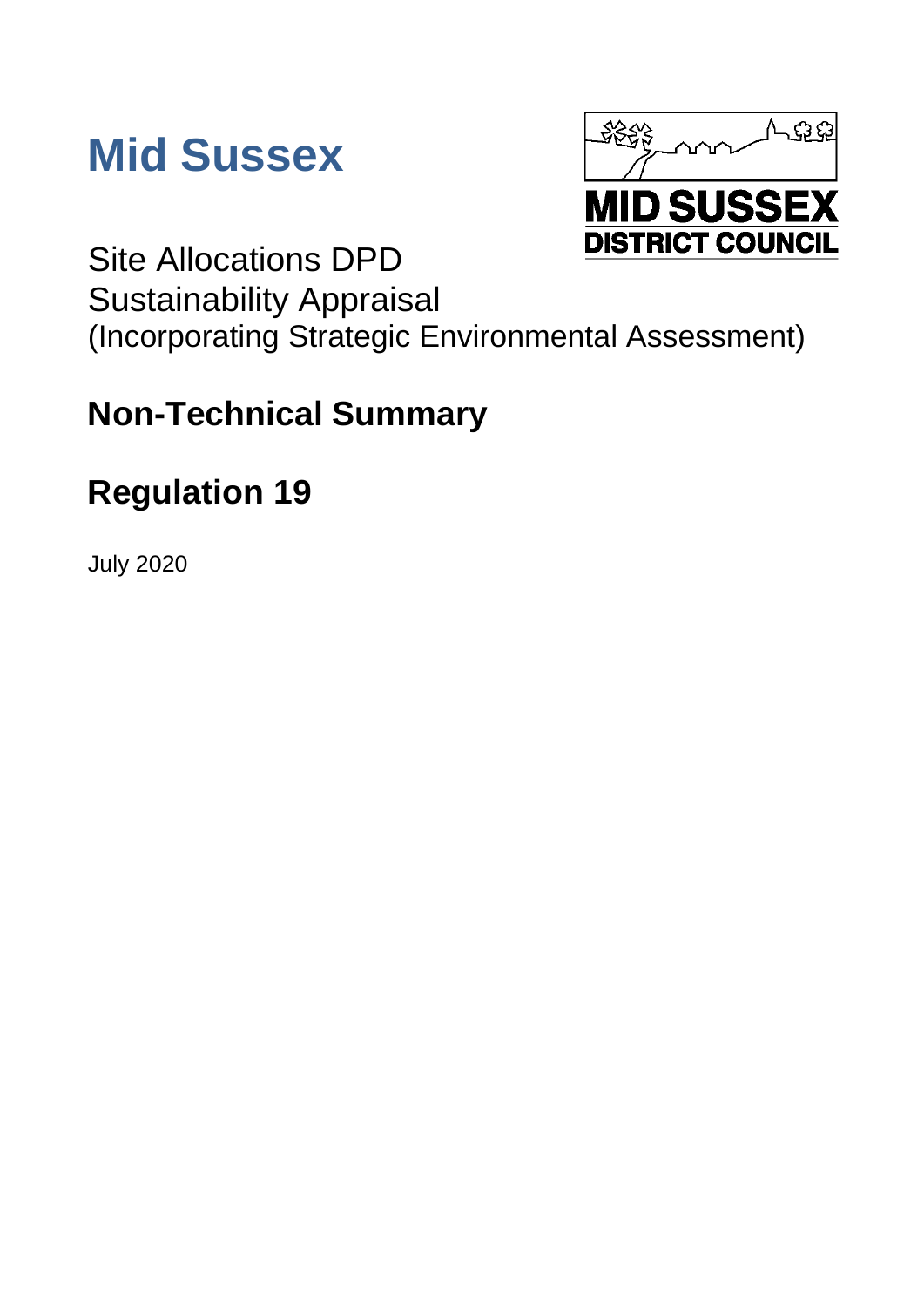## **Contents**

### **Tables**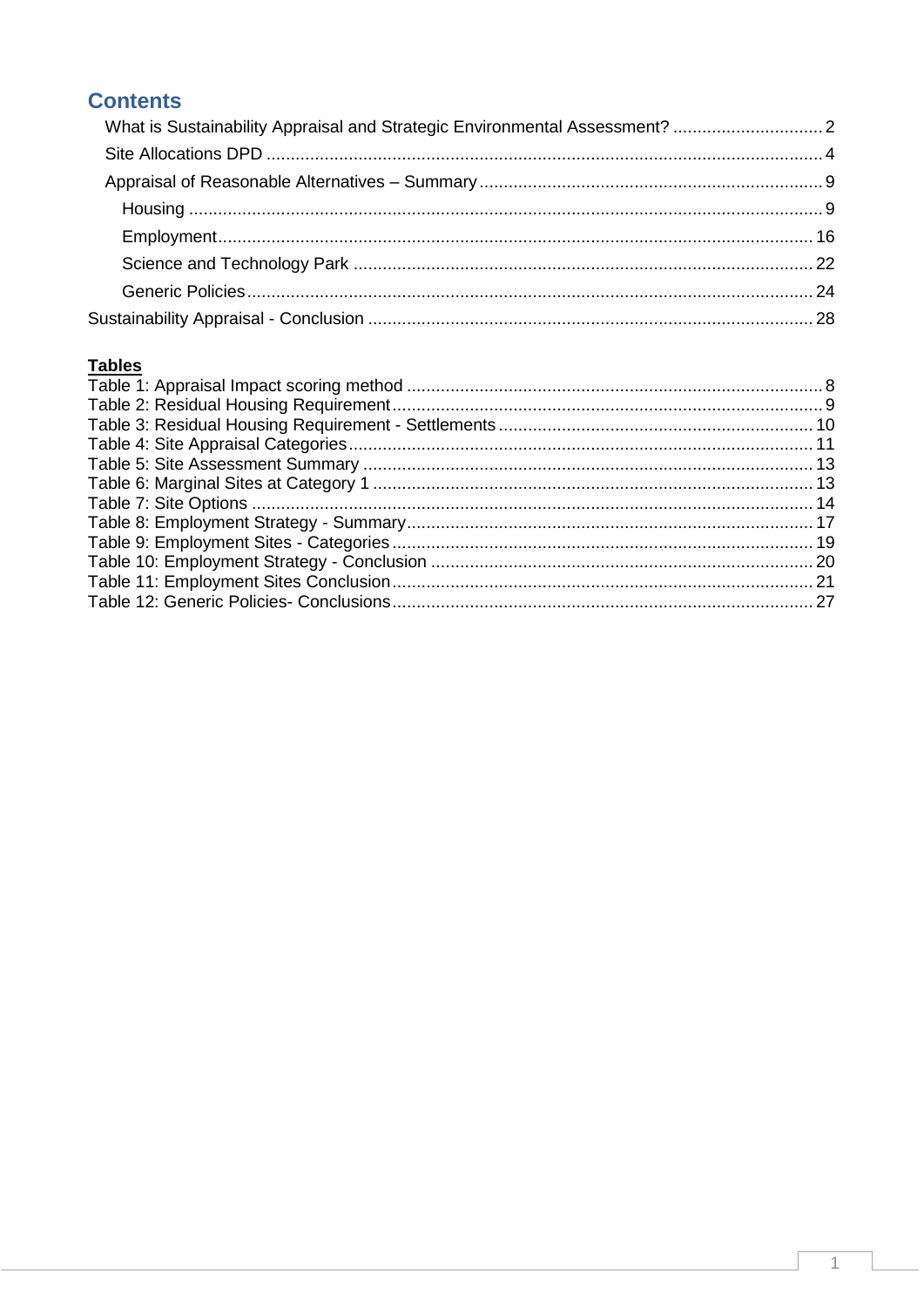# **Site Allocations DPD – Regulation 18 Sustainability Appraisal: Non-Technical Summary February 2020**

### <span id="page-2-0"></span>**What is Sustainability Appraisal and Strategic Environmental Assessment?**

- 1.1. Sustainable development is defined as "development that meets the needs of the present without compromising the ability of future generations to meet their own needs"<sup>1</sup>. It is about ensuring better quality of life for everyone, now and for generations to come. The three key strands of sustainability and therefore sustainable development are:
	- Social
	- Environmental
	- Economic

### Sustainability Appraisal (SA) and Strategic Environmental Assessment (SEA)

1.2. This Sustainability Appraisal (SA) report is a requirement of the Planning and Compulsory Purchase Act 2004 (Section 19). Section 39 of the Act requires Development Plan Documents (DPDs) to be prepared with a view to contributing to the achievement of sustainable development. The Sustainability Appraisal report is a tool to demonstrate how social, environmental and economic issues have been considered during production of the Site Allocations DPD – promoting sites, strategy or policy that is sustainable, and ruling out sites, strategy or policy which is deemed unsustainable. Undertaking this process can improve the overall sustainability of the Site Allocations DPD, whilst documenting how the plan meets the legal and policy requirements. The SA report also contains the elements required by the Strategic Environmental Assessment (SEA) directive as set out in the European Directive 2001/42/EC, adopted into UK law as the "Environmental Assessment of Plans or Programmes Regulations 2004".

### **The Sustainability Appraisal Report**

- 1.3. The Sustainability Appraisal and SEA follow an iterative process, providing a view of the likely implications on sustainable development of different options for site allocations in the Site Allocations DPD as well as any generic policies that the document may contain. The findings of this work have been taken into consideration in determining the content of the Site Allocations DPD and are documented within this report. This process will be repeated at all formal stages of the Site Allocations DPD.
- 1.4. The Sustainability Appraisal process, along with the Strategic Environmental Assessment process, has widened the range of issues and options considered in formulating the proposals for the Site Allocations DPD, in particular by focussing attention on the need to consider a range of potential social, economic and environmental effects. In turn, this has enabled the most sustainable policy approaches to be identified for inclusion within the Site Allocations DPD.

### **How to Comment on This Report**

-

1.5. The Site Allocations DPD, along with the accompanying Sustainability Appraisal report, will be made available for public consultation for a period of 8 weeks. All comments received on both of these reports will be taken into consideration in preparing the final Plan to be submitted to the Secretary of State.

<sup>1</sup> The Report of the Brundtland Commission, 1987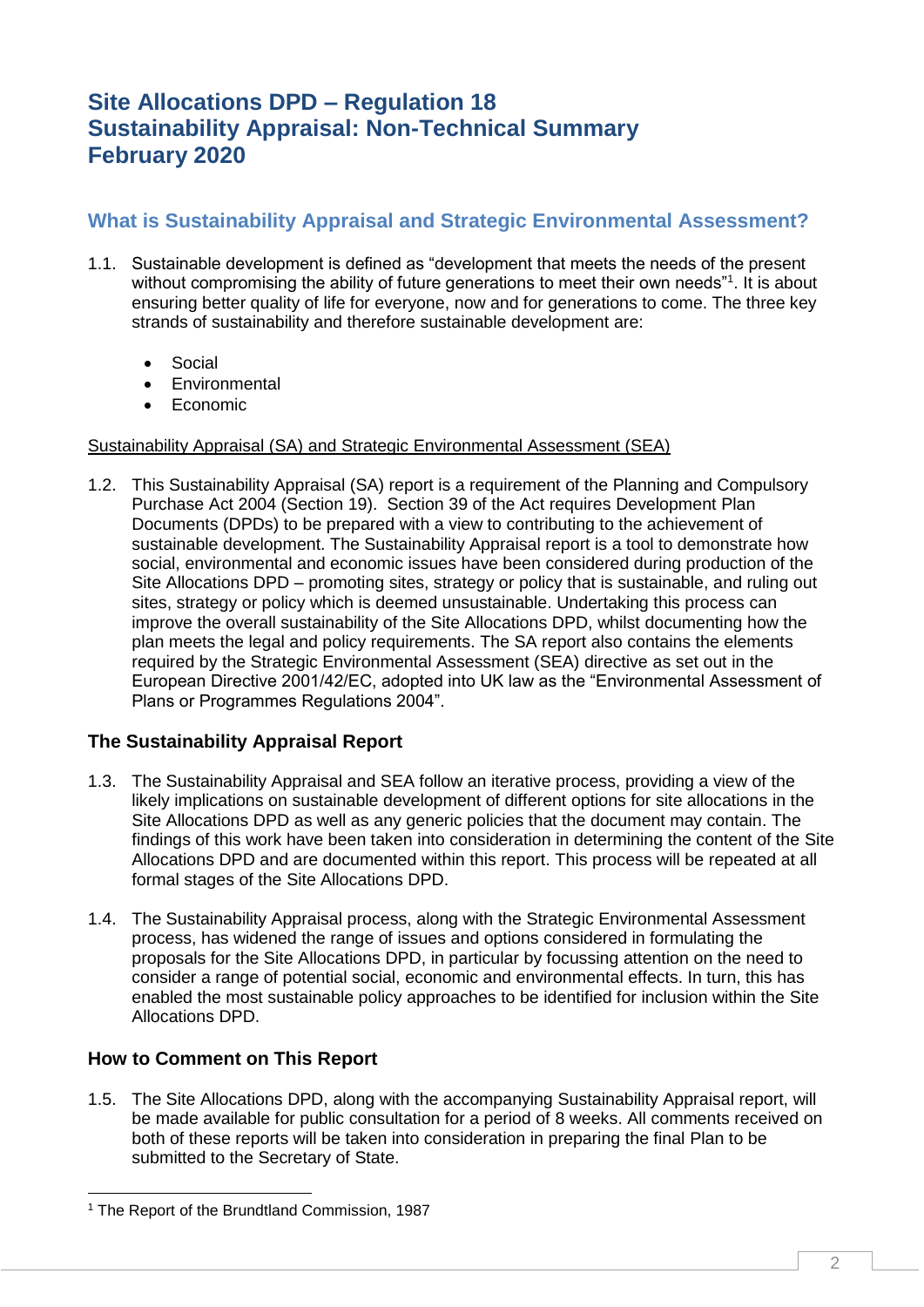1.6. If you wish to comment on these documents, these should be sent to:

### **Email:**

[LDFConsultation@midsussex.gov.uk](mailto:LDFConsultation@midsussex.gov.uk)

**Online:** 

www.midsussex.gov.uk/SitesDPD

### **Post:**

Planning Policy and Economic Development Mid Sussex District Council **Oaklands** Oaklands Road Haywards Heath West Sussex RH16 1SS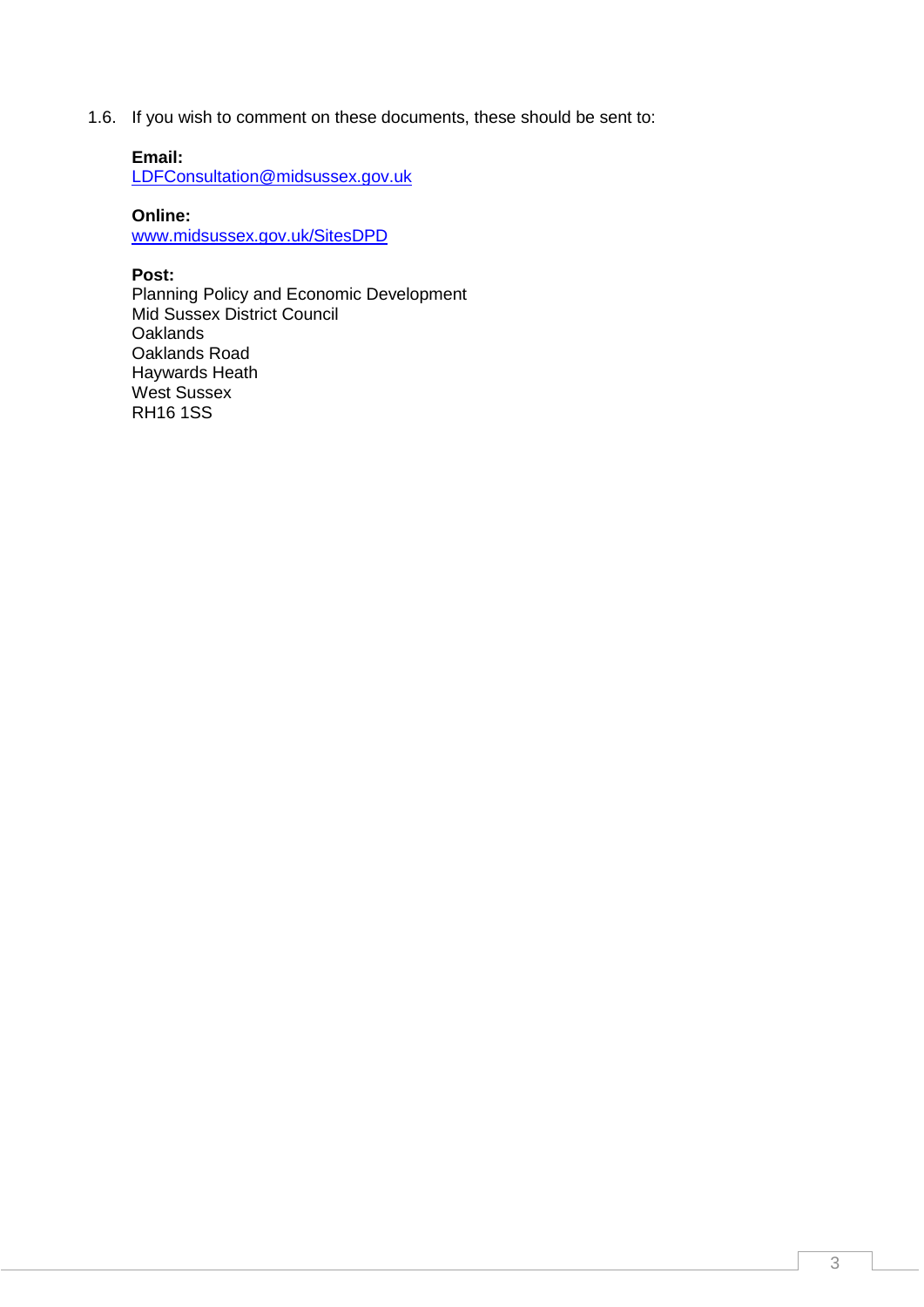### <span id="page-4-0"></span>**Site Allocations DPD**

- 1.7. The Mid Sussex District Plan 2014-2031 was adopted in March 2018. The District Plan shapes the future of Mid Sussex by providing a framework for new development, employment growth, infrastructure, and measures to protect the countryside and other valuable assets. The District Plan was accompanied by its own Sustainability Appraisal/Strategic Environmental Assessment (SA/SEA) to ensure the Plan was the most sustainable given all reasonable alternatives.
- 1.8. The Mid Sussex District Plan identified:
	- A total housing need of 16,390 homes for the period 2014-2031; inclusive of a contribution towards meeting unmet housing need in neighbouring authorities (policies **DP4:** Housing and **DP6:** Settlement Hierarchy)
	- Strategic Housing Allocations at Burgess Hill (**DP8 – DP9**), Hassocks (**DP11**) and Pease Pottage (**DP10**)
	- A total of 25ha employment space (policy **DP1:** Sustainable Economic Development).
- 1.9. Whilst the majority of the housing need has been planned for within the District Plan (either through completions, committed sites (those with allocations of planning permission) or the strategic sites listed above), there is a residual housing need.
- 1.10. Policy **DP4: Housing** identifies this 'residual need' and commits the Council to preparing a Site Allocations DPD in order to allocate sufficient sites to meet it. The DPD is also able to identify sites for other uses, such as employment, to meet any remaining need that was not identified within the District Plan.
- 1.11. The residual housing need figure has now been updated (as at 1<sup>st</sup> April 2020), and shows that the Site Allocations DPD will be required to plan for a minimum of 1,280 dwellings. The employment need position has also been updated, to take account of up-to-date employment forecasts and any changes since the District Plan was adopted. This work identifies a need for an additional 10-15ha of employment land.
- 1.12. The District Plan sets out a commitment for the Council to prepare a Sites DPD, which has four main aims, which are:
	- i) to allocate sufficient housing sites to address the residual necessary to meet the identified housing requirement for the district up to 2031 in accordance with the Spatial Strategy set out in the District Plan;
	- ii) to allocate sufficient employment land to meet the residual need and in line with policy requirements set out in District Plan Policy DP1: Sustainable Economic Development;
	- iii) to allocate a site for a Science and Technology Park west of Burgess Hill in line with policy requirements set out in District Plan Policy DP1: Sustainable Economic Development, and
	- iv) to set out additional Strategic Policies necessary to deliver sustainable development.
- 1.13. The purpose of the Site Allocations DPD is therefore to plan for a minimum of 1,280 dwellings and 10-15ha of employment land by allocating sufficient sites.

### **Methodology**

1.14. To undertake a Sustainability Appraisal of the Site Allocations DPD, the council collected data about the district on social, environmental and economic issues. This is known as the 'baseline' and is documented in section 3 of the main report. This information enables the current (and potential future) social, environmental and economic issues facing the district to be established. The baseline consists of quantitative data as well as qualitative data – a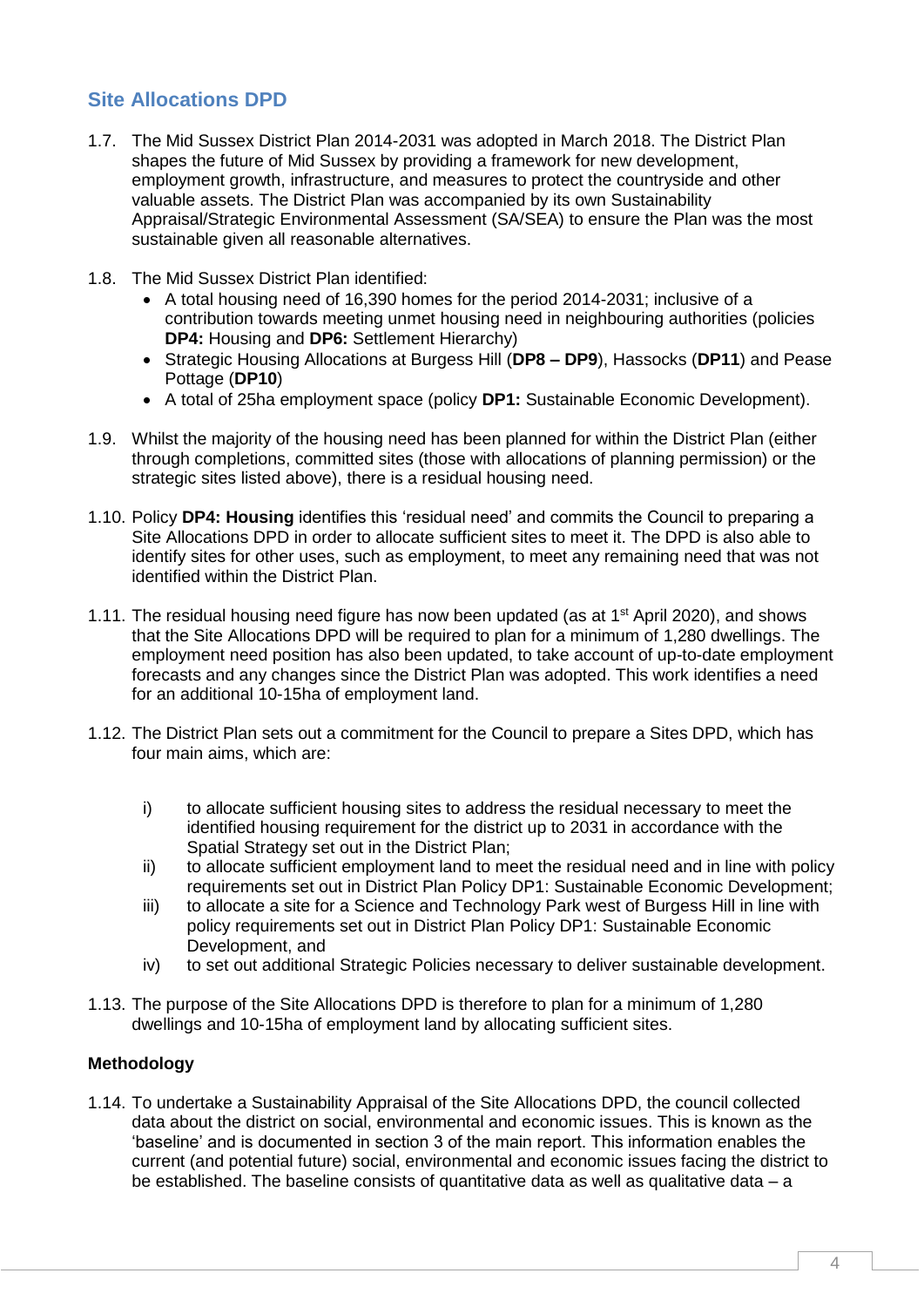review of all plans, programmes and policies that impact upon the Site Allocations DPD was also established to form a picture of the issues and challenges facing the district.

- 1.15. From this information, it was possible to identify sustainability objectives that the emerging policy options within the Site Allocations DPD would be assessed against. Indicators were linked to each of the objectives to enable any potential impacts from policies to be quantified and monitored in the future.
- 1.16. The report accompanied the Regulation 18 Site Allocations DPD and was subject to consultation. Comments received during the consultation have been considered in preparing this Regulation 19 report. This also builds upon an earlier 'Scoping Report' which set out the baseline and proposed objectives and indicators. In accordance with regulations, this document was subject to a 5-week consultation with statutory environmental bodies and their comments were taken into account when drafting the Regulation 18 Sustainability Appraisal.

### **Current Sustainability Issues**

1.17. From the examination of the baseline data and plans, programmes and policies that could influence the Site Allocations DPD it was possible to identify the current sustainability issues faced by the district. These issues are summarised as follows:

### **Social**

-

- an increasing population, and the need for additional infrastructure<sup>2</sup> capacity or improvements in order to meet the needs of new households;
- An ageing population is likely to increase the demands on health and social care, in particular the need for residential nursing care.
- a changing and aging population, that may create potential gaps in the jobs market and the need for the District's housing stock to be fit to meet future needs;
- need for affordable housing cannot be met by existing or planned supply and therefore new affordable housing must be built to meet needs;
- House prices in Mid Sussex are high relative to average incomes, and this causes affordability issues, particularly for young people.
- primary care provision in the form of community health services will need to be improved in all the major settlements in the District
- existing school capacity issues will need to be addressed
- Car ownership and use is high, contributing to congestion and climate change. This may be a reflection of high average income, or limited access to public transport in the rural areas.
- high vehicle ownership and the potential for highway congestion arising from development, opportunities to promote sustainable modes of transport and interventions and schemes that mitigate the impact of developments on the transport network and environment should be encouraged
- Ease of access to existing facilities and services is an issue for many residents in Mid Sussex, particularly those in rural areas. There are some pockets of deprivation in the District mostly in relation to access to local community services – this can create social exclusion.
- low levels of crime should be further reduced where possible through designing the built environment so that opportunities for crime are removed
- demand for leisure facilities will increase in the future so it is important that there are sufficient indoor and outdoor leisure activities and premises to cater for both resident and visitor requirements

<sup>2</sup> Includes roads and other transport facilities; flood defences; schools and other educational facilities; medical facilities; sporting and recreational facilities; and open space.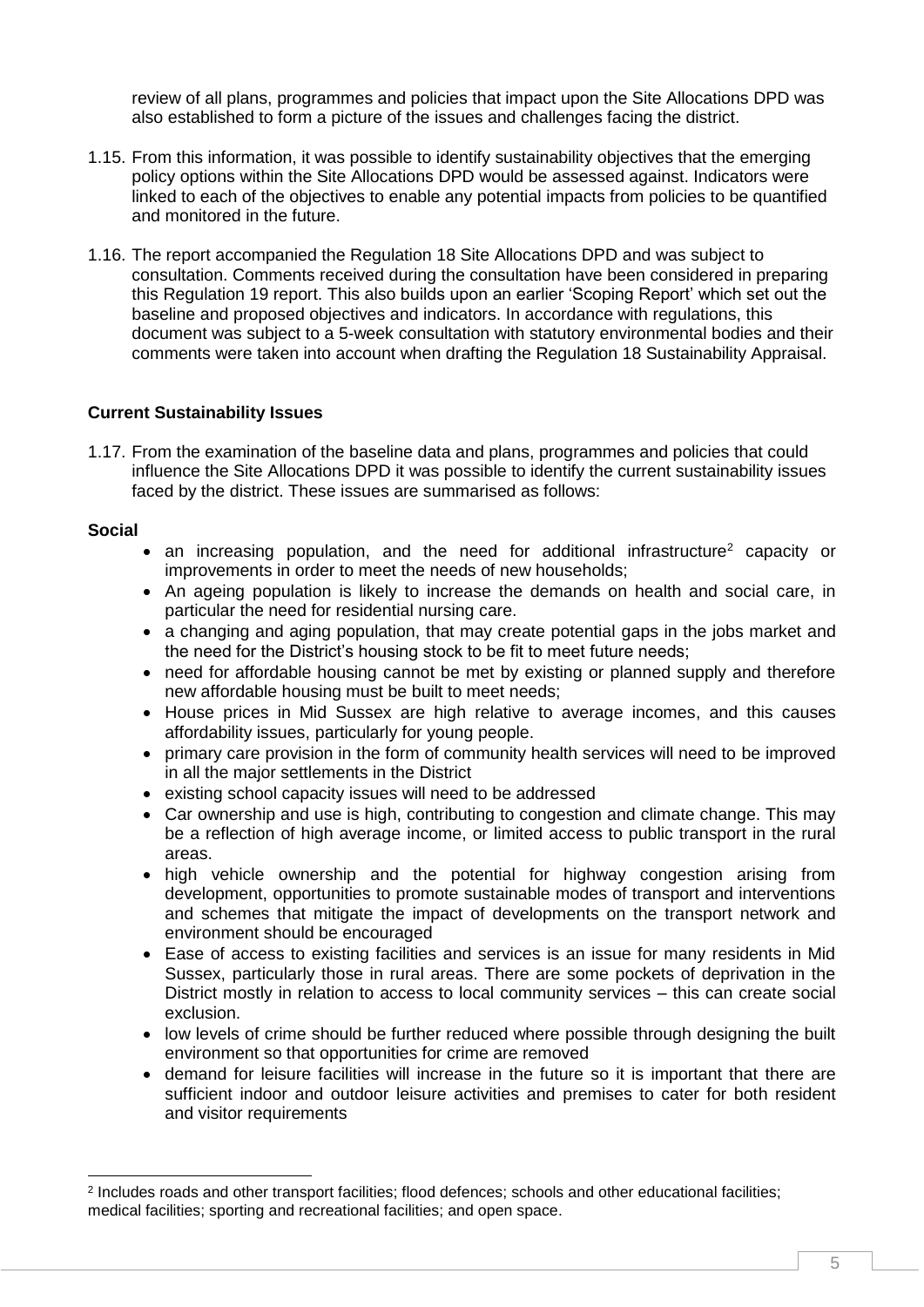### **Environmental**

- There is a need to encourage sustainable, attractive and inclusive communities to ensure that the District continues to benefit from good health and an attractive natural and built environment.
- The need to maintain and enhance the high quality natural, built and historic environment and biodiversity of the District.
- Water usage is increasing, putting further pressure on water resources, which is further exacerbated by climate change.
- Water quality, both in watercourses and aquifers, needs to be maintained and enhanced.
- Flood risk is an issue for the District, in particular relating to surface water drainage from new developments.
- The amount of waste produced in Mid Sussex is increasing, while at the same time, the land available to dispose of waste (landfill) is reducing. However, this is seen as the most unsustainable option by which to manage waste. Recycling rates are increasing.
- There is a need to promote more sustainable forms of development that are energy and resource efficient, and increase the environmental as well as economic 'self-sufficiency' of communities within Mid Sussex and its ability to adapt to climate change.

#### **Economic**

- Mid Sussex has a relatively high level of in and out commuting for work, which impacts on traffic and environmental quality. Whilst it is recognised that commuters make a significant financial contribution to the District, it is important that appropriate employment opportunities are promoted within the District to ensure people who live locally can work locally.
- The downturn in the rural economy in recent years. Although the relatively small growth in businesses within the District shows that this may be improving, this needs to be maintained
- There are already infrastructure deficits in sewerage and water supply, transport, open space and sports/ play provision, and there are public concerns that further development will exacerbate these problems.
- The District's three town centres would benefit from regeneration and renewal so that they can be attractive retail, leisure and commercial hubs each with their own distinctive character.

### **Sustainability Framework – Objectives and Indicators**

- 1.18. By taking the above issues it was possible to identify sustainability objectives for the district. These objectives were used to assess how the various policy options (known as ' reasonable alternatives') being explored for the Site Allocations DPD would contribute to the objectives of sustainability. The set of indicators could also be used to devise a monitoring framework for assessing how the policy proposals affect the objectives upon adoption of the Site Allocations DPD.
- 1.19. A total of 16 Sustainability Objectives were devised:

### **SOCIAL**

- **1 To ensure that everyone has the opportunity to live in a home suitable for their needs and which they can afford**
- **2 To improve the access to health, leisure and open space facilities and reduce inequalities in health.**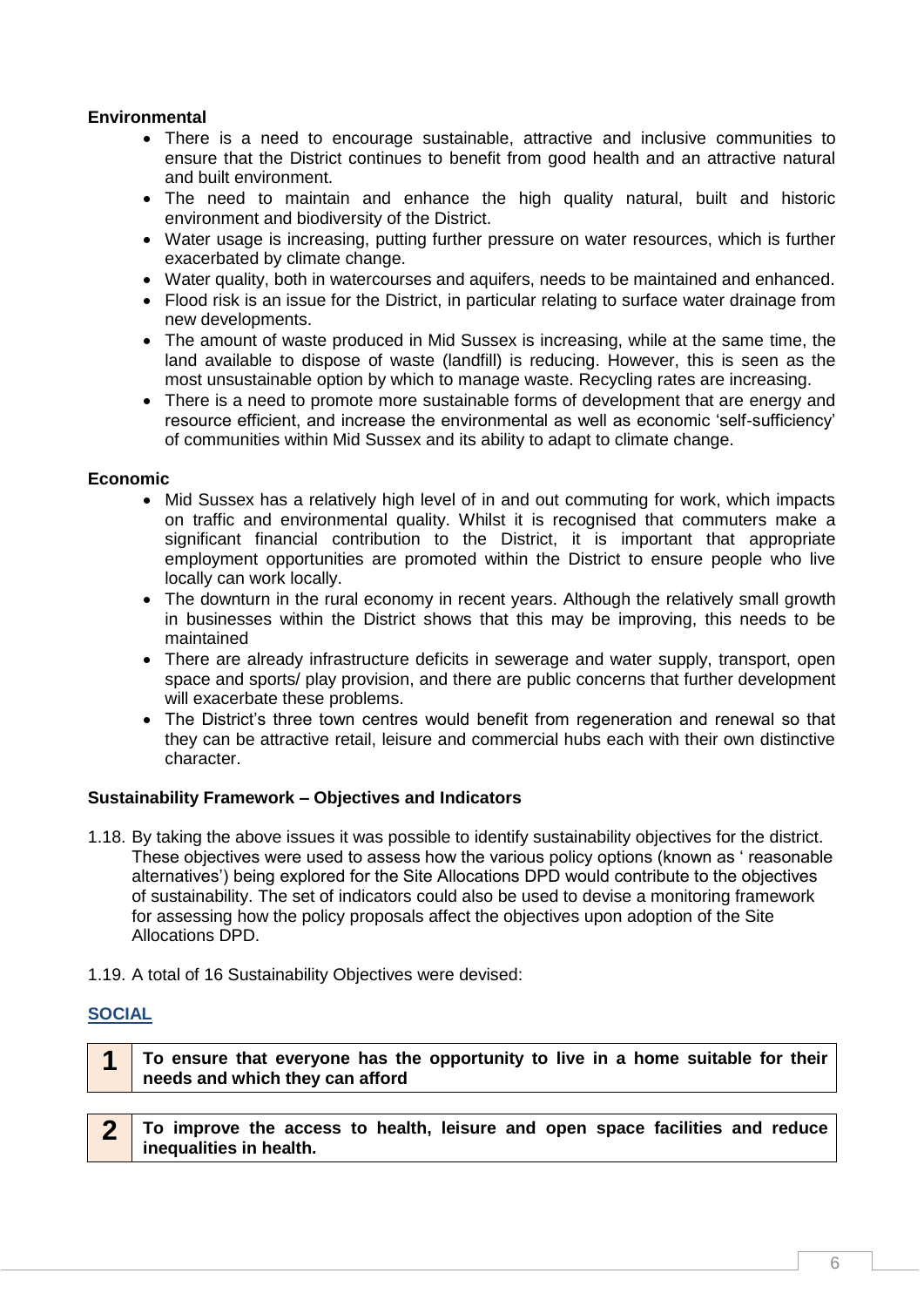| $3$ To maintain and improve the opportunities for everyone to acquire the skills needed |
|-----------------------------------------------------------------------------------------|
| to find and remain in work and improve access to educational facilities.                |

| To improve access to retail and community facilities.                                                                                                                                     |  |  |
|-------------------------------------------------------------------------------------------------------------------------------------------------------------------------------------------|--|--|
| To create safe and crime resistant communities, and encourage social cohesion,  <br>reduce inequality. Promote integration with existing town/village, and retain<br>separate identities. |  |  |

### **ENVIRONMENTAL**

**6 To ensure development does not take place in areas of flood risk, or where it may cause flooding elsewhere (taking into account and aiming to reduce the potential impact of climate change), thereby minimising the detrimental impact to public wellbeing, the economy and the environment from flood events. (SEA)**

- **7 To improve efficiency in land use through the re-use of previously developed land and existing buildings, including re-use of materials from buildings, and encourage urban renaissance.**
- **8 To conserve and enhance the District's biodiversity. (SEA)**
- **9 To protect, enhance and make accessible for enjoyment, the District's countryside and ensure no harm to protected landscapes. (SEA)**
- **10 To protect, enhance and make accessible for enjoyment, the District's historic environment. (SEA)**
- **11** To reduce road congestion and pollution levels by improving travel choice, and **reducing the need for travel by car, thereby reducing the level of greenhouse gases from private cars and their impact on climate change. (SEA)**
- **12 To increase energy efficiency and the proportion of energy generated from renewable sources in the District, utilise sustainably produced and local products in new developments where possible, and reduce waste generation and disposal**
- **13** To maintain and improve the water quality of the District's watercourses and aquifers, **and to achieve sustainable water resources management. (SEA)**

### **ECONOMIC**

| 14 To encourage the regeneration and prosperity of the District's existing Town Centres |
|-----------------------------------------------------------------------------------------|
| and support the viability and vitality of village and neighbourhood centres.            |

**15 To ensure high and stable levels of employment so everyone can benefit from the economic growth of the District.**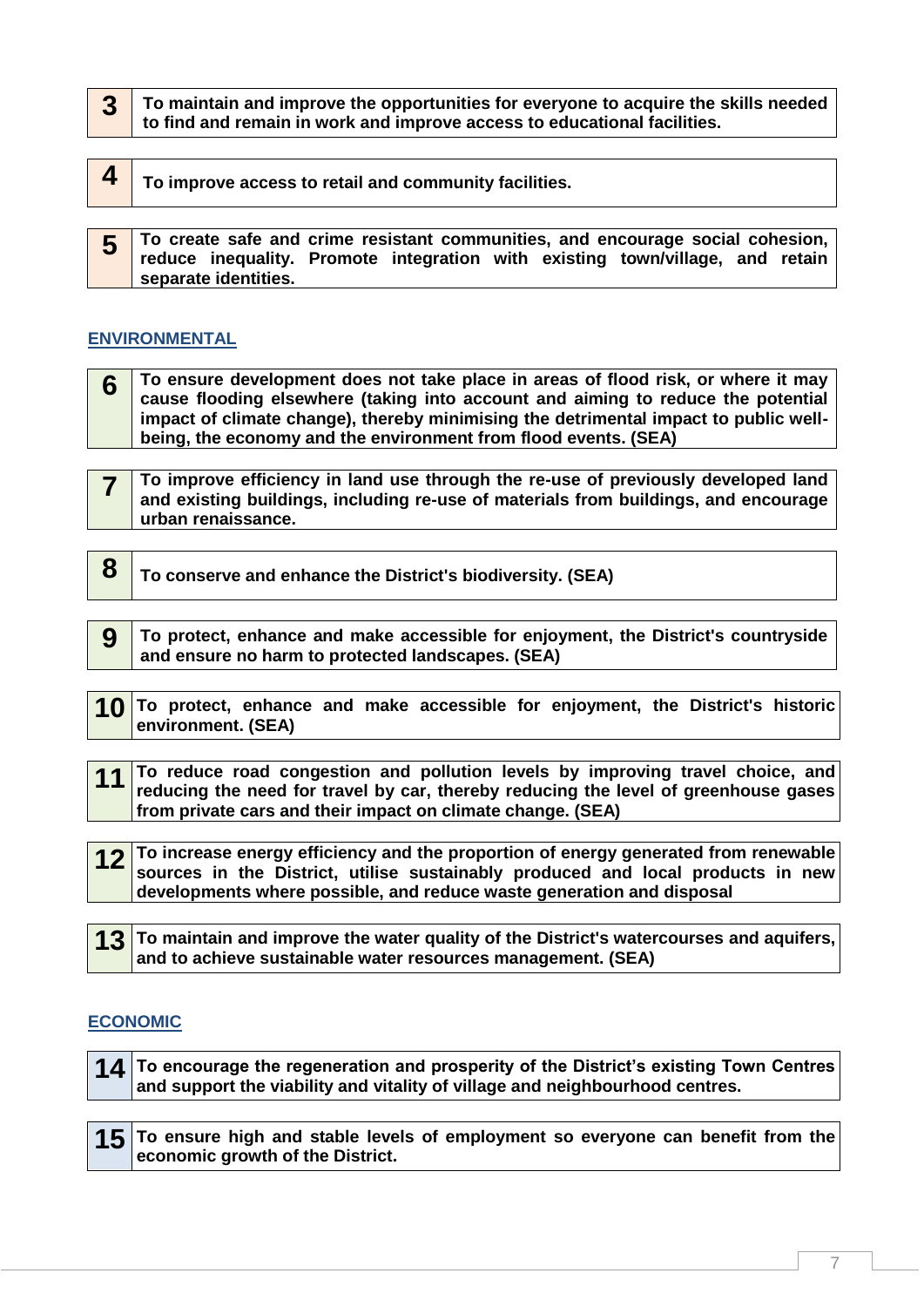**16** To sustain economic growth and competitiveness across the District, protect existing **employment space, and to provide opportunities for people to live and work within their communities therefore reducing the need for out-commuting.**

### **Developing and Appraising Options – "Reasonable Alternatives"**

- 1.20. In preparing the Site Allocations DPD, a number of options were considered, and a range of options for each policy area were identified – these are referred to in the guidance as 'reasonable alternatives'. As the aim of the DPD is to allocate sufficient housing and employment sites in order to meet the identified need, the majority of the Sustainability Appraisal report focuses on the strategy options and site options for allocation. There are also a number of other policies, which have been identified as needed to support the allocation of sites. Reasonable alternatives for these have also been tested through the appraisal process.
- 1.21. Whilst it is a requirement of Strategic Environmental Assessment to appraise all reasonable alternatives, there is no need to devise alternatives just to comply with this directive – hence only realistic alternatives have been identified.
- 1.22. The preferred policy option from all of the options appraised has been based on the overall impact against the sustainability objectives, with the option with the most positive predicted impact determined as the 'preferred option'. In order to record the sustainability of the varying options, a range of colours and symbols has been used:

| $++$             | Significant positive impact on the sustainability objective |
|------------------|-------------------------------------------------------------|
| ÷                | Positive impact on the sustainability objective             |
| 2                | Uncertain or unknown impact on the sustainability objective |
| $\boldsymbol{0}$ | No impact or neutral impact on the sustainability objective |
| $\sim$           | Negative impact on the sustainability objective             |
| $\mathbf{m}$     | Significant negative impact on the sustainability objective |
|                  | Table 1: Approject Impact scoring mothod                    |

<span id="page-8-0"></span>**Table 1:** Appraisal Impact scoring method

- 1.23. All of the reasonable alternatives have been appraised using these symbols, against the methodology outlined in section 2 of the main report. Once appraised, mitigation for any predicted negative impacts has been identified.
- 1.24. The majority of the Site Allocations DPD sites and policies were generally found to impact positively on the social, environmental and economic objectives. In almost all instances, where a negative sustainability impact had been identified it was mitigated by one of the policies within the adopted District Plan, or could be mitigated by including policy requirements on individual sites.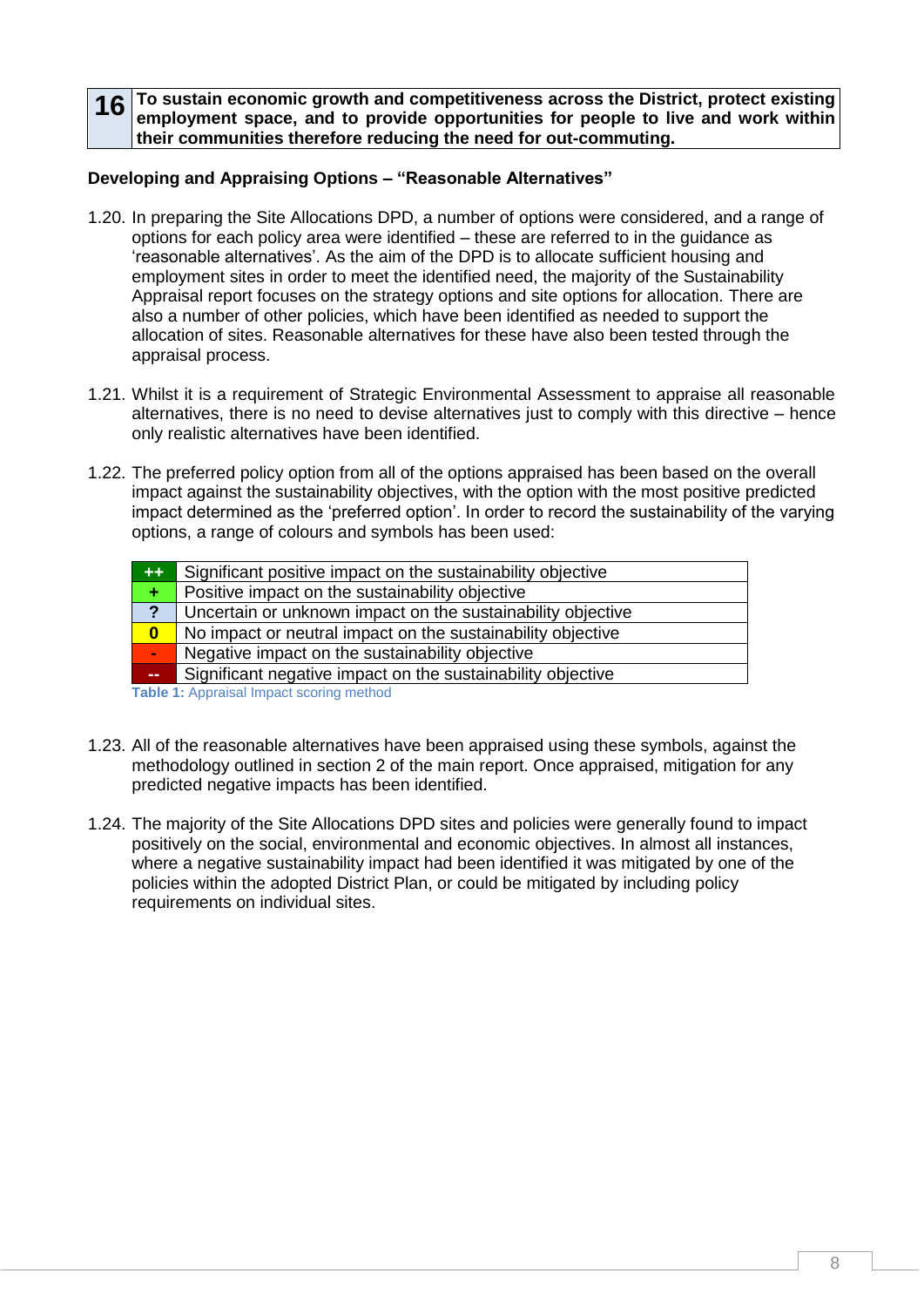### <span id="page-9-0"></span>**Appraisal of Reasonable Alternatives – Summary**

1.25. A summary of the sustainability appraisal findings follows. The full appraisals can be found in the Sustainability Appraisal (main report) that accompanies the Site Allocations DPD.

### <span id="page-9-1"></span>**Housing**

#### Housing Requirement

- 1.26. The District Plan sets a housing requirement of 16,390. Since the Plan was adopted, housing completions and commitments (sites with planning permission or allocated e.g. within Neighbourhood Plans) have been updated to reflect the current position (as at 1<sup>st</sup> April 2020), including an up-to-date windfall projection.
- 1.27. The District Plan identified a residual housing need of 2,439 that needed to be allocated within the Site Allocations DPD. As a result of the updates to figures based on monitoring, the residual amount is now 1,280.

| <b>District Plan Minimum Requirement</b>                             | 16,390 |
|----------------------------------------------------------------------|--------|
| Completions (2014/15 - 2019/20)                                      | 4,917  |
| Total Housing Commitments (inc. strategic developments already with  | 9,689  |
| permission)                                                          |        |
| <b>Windfall Allowance</b>                                            | 504    |
| Elsewhere in the district, as allocated through future Neighbourhood | 1,280  |
| <b>Plans and the Site Allocations DPD</b>                            |        |

<span id="page-9-2"></span>**Table 2:** Residual Housing Requirement

1.28. In order to meet the District Plan requirement in full within the plan period 2014-2031, it is intended that the Site Allocations DPD should at least plan for the 'residual requirement', a minimum of **1,280** dwellings. In accordance with policy **DP4: Housing**, the residual requirement should be spatially distributed in general accordance with the established settlement hierarchy as set out in table 3.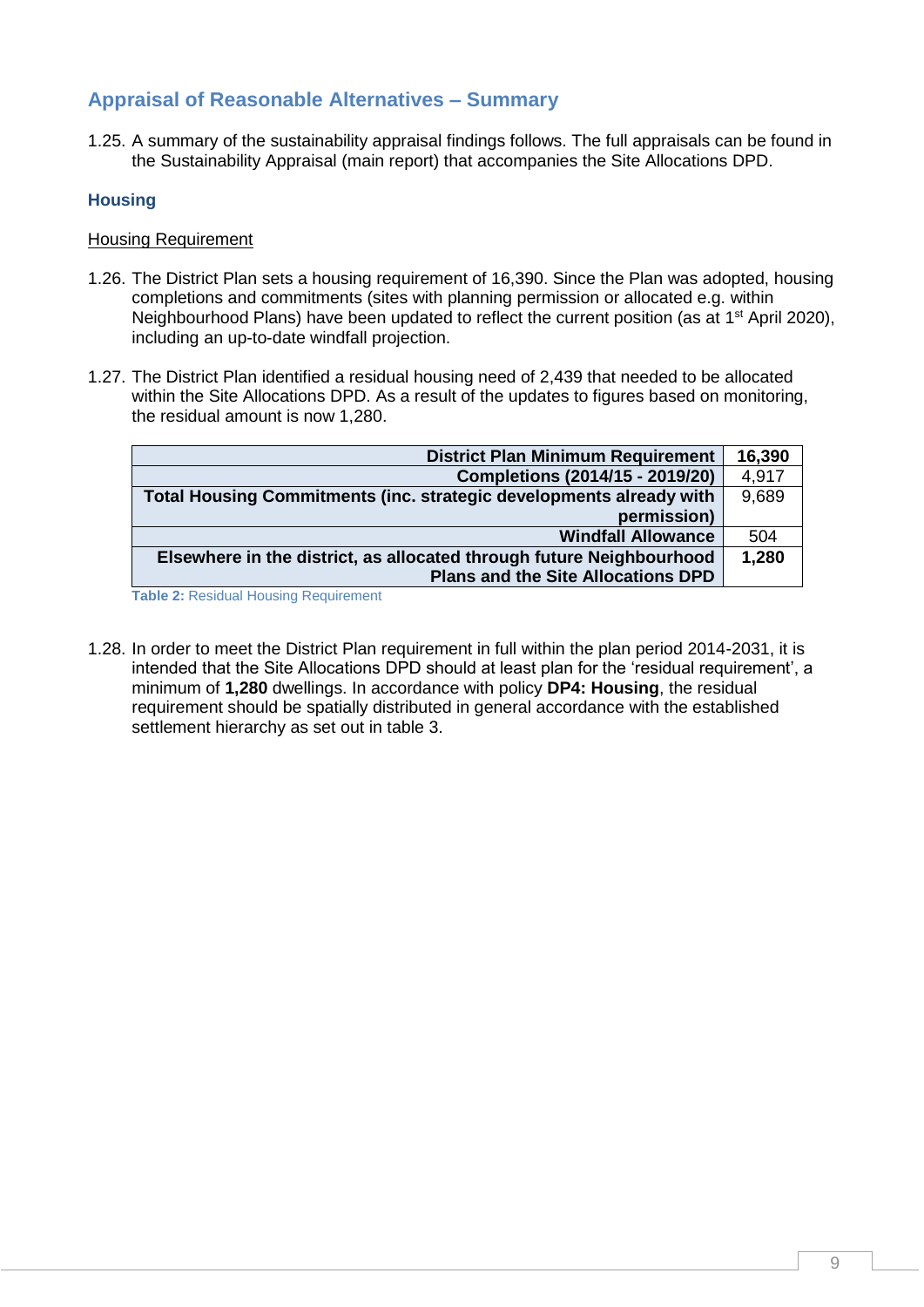| Category          | <b>Settlement</b>     | Residual<br><b>Requirement</b><br>(DP6) | <b>Category</b><br><b>Residual</b><br><b>Requirement</b> |
|-------------------|-----------------------|-----------------------------------------|----------------------------------------------------------|
| $1 -$             | <b>Burgess Hill</b>   | 0                                       |                                                          |
| Town              | <b>East Grinstead</b> | 706                                     | 706                                                      |
|                   | Haywards Heath        | 0                                       |                                                          |
|                   | Cuckfield             | 198                                     |                                                          |
|                   | <b>Hassocks</b>       | 0                                       |                                                          |
| $2 -$             | Hurstpierpoint        | 0                                       | 198                                                      |
| Larger<br>Village | Lindfield             | $\overline{0}$                          |                                                          |
|                   | Copthorne             | $\overline{0}$                          |                                                          |
|                   | <b>Crawley Down</b>   | $\overline{0}$                          |                                                          |
|                   | Albourne              | 36                                      |                                                          |
|                   | Ardingly              | 16                                      |                                                          |
|                   | Ashurst Wood          | 0                                       |                                                          |
|                   | <b>Balcombe</b>       | 18                                      |                                                          |
|                   | <b>Bolney</b>         | 30                                      |                                                          |
| $3 -$<br>Medium   | Handcross             | 0                                       |                                                          |
| Sized             | <b>Horsted Keynes</b> | 70                                      | 371                                                      |
| Village           | Pease Pottage         | 0                                       |                                                          |
|                   | Sayers Common         | 15                                      |                                                          |
|                   | <b>Scaynes Hill</b>   | 119                                     |                                                          |
|                   | <b>Turners Hill</b>   | 60                                      |                                                          |
|                   | Sharpthorne           | 4                                       |                                                          |
|                   | <b>West Hoathly</b>   | $\overline{\mathbf{4}}$                 |                                                          |
|                   | Ansty                 | 0                                       |                                                          |
| $4-$              | Staplefield           | 0                                       |                                                          |
| Smaller           | Slaugham              | $\overline{0}$                          | 5                                                        |
| Village           | Twineham              | 5                                       |                                                          |
|                   | Warninglid            | $\overline{0}$                          |                                                          |
|                   | <b>TOTAL</b>          |                                         | 1,280                                                    |

<span id="page-10-0"></span>**Table 3:** Residual Housing Requirement - Settlements

#### Housing Supply

- 1.29. The objective of the Site Allocations DPD is to allocate sufficient sites to meet the residual housing need identified in the District Plan (updated to reflect recent commitments and completions), and to allocate sites in locations that are compliant with the District Plan strategy set out in policies DP4/DP6. The Council has followed a logical, step-by-step process in order to arrive at a selection of sites to be appraised within this Sustainability Appraisal.
- 1.30. The process to arrive at reasonable alternatives for assessment within the Sustainability Appraisal was as follows:
	- **1. Call for Sites and preparation of SHELAA:** Following a 'call for sites' and Regulation 18 consultation a total of 253 sites were submitted to the Council. This forms the 'pool' of sites to choose from when preparing the Site Allocations DPD.
	- **2. High Level Assessment (Site Selection Paper 1):** Sets out a methodology for removing sites that are non-compliant with the District Plan strategy, based on their size or their distance from existing settlements. A total of 94 sites were ruled out at this stage, leaving 158.
	- **3. Detailed Assessment (Site Selection Paper 2):** Sets out a site selection methodology, incorporating 17 criteria by which potential sites would be assessed against. This was consulted upon with stakeholders.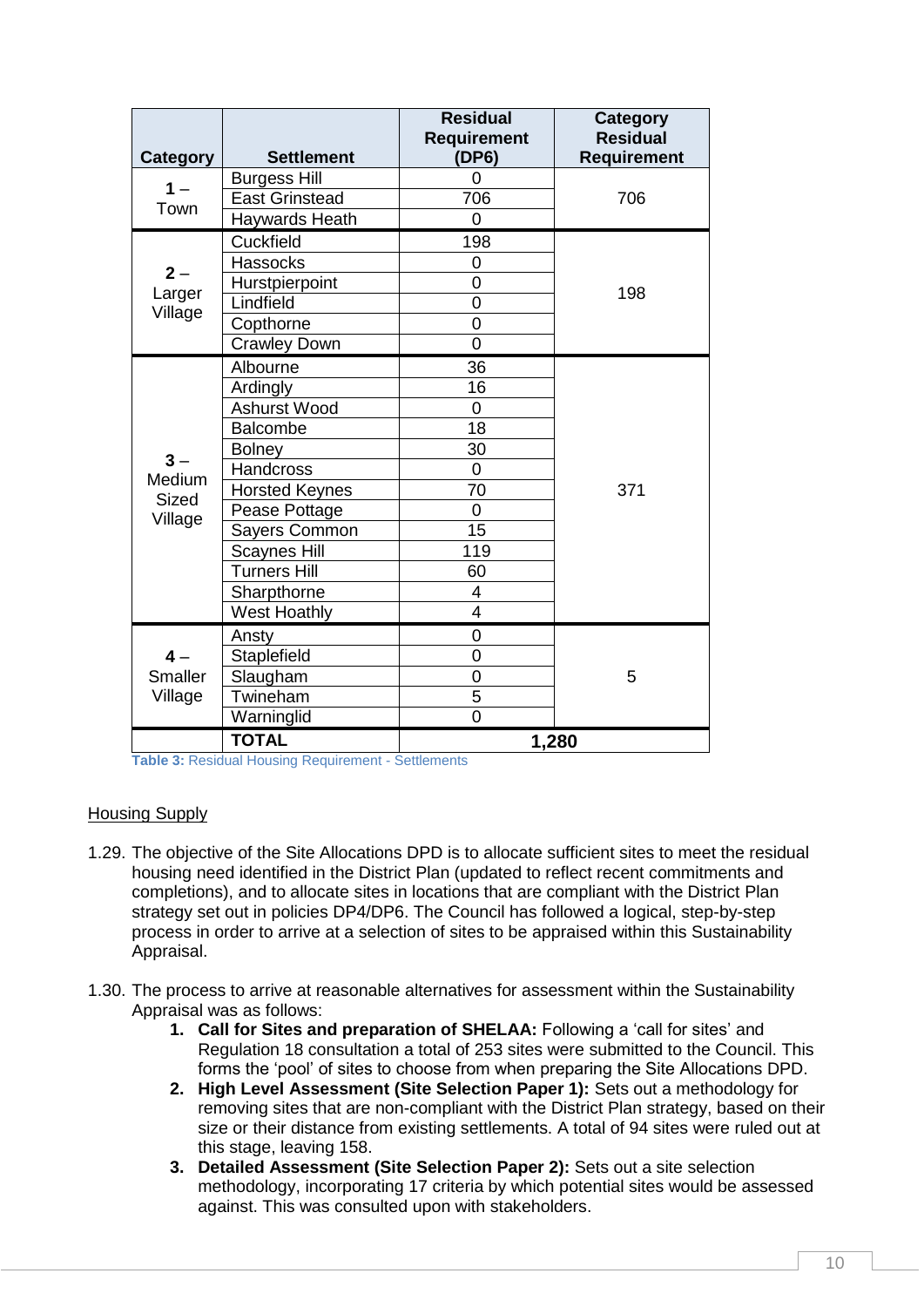- **4. Detailed Evidence Testing (Site Selection Paper 3):** Records the results of the assessment against the 17 criteria in Site Selection Paper 2. The 158 sites were assessed. Following assessment, 51 sites remain as having potential for allocation and should be subject to further evidence base testing and assessment. These sites performed well against the criteria and were consistent with the District Plan spatial strategy. They are deemed to be 'reasonable alternatives' for Sustainability Appraisal purposes.
- 1.31. Following assessment against the 17 sustainability criteria set out in the Sustainability Framework, the sites were categorised as follows:

| <b>Sites That Perform Well</b>             | These sites perform well individually, and relative to other sites within<br>the same settlement. These sites, collectively, are therefore assessed<br>as being compliant with the District Plan strategy.                                                                                                                                                                                                                                                                                                                                                                                                                                                                                                                      |
|--------------------------------------------|---------------------------------------------------------------------------------------------------------------------------------------------------------------------------------------------------------------------------------------------------------------------------------------------------------------------------------------------------------------------------------------------------------------------------------------------------------------------------------------------------------------------------------------------------------------------------------------------------------------------------------------------------------------------------------------------------------------------------------|
| <b>Sites That Perform</b><br><b>Poorly</b> | These sites don't perform well against the sustainability objectives.<br>There are a number of negative impacts that, it is concluded, would<br>not be outweighed by positive impacts. These sites also don't perform<br>well relative to other sites within the same settlement – i.e. there are<br>more sustainable sites within the same settlement that would meet the<br>residual housing requirement before these sites are required. These<br>sites are therefore rejected at this stage, however they may need to<br>be considered again in the future should circumstances change (e.g.<br>increased housing requirement within the settlement, change in<br>strategy, or withdrawal of other sites from the process). |
| <b>Marginal</b>                            | These sites perform well individually (positives generally outweigh<br>negatives); however they are not necessarily the most sustainable<br>sites within the settlement. The residual housing requirement can be<br>met sufficiently by 'Sites That Perform Well'                                                                                                                                                                                                                                                                                                                                                                                                                                                               |

<span id="page-11-0"></span>**Table 4:** Site Appraisal Categories

1.32. The sites fall into the categories as follows. Detailed assessments and justification is set out in the Sustainability Appraisal Report.

|                 | <b>SA Cat</b> | <b>Settlement</b>     | <b>SHELAA</b><br>ID# | <b>Site</b>                                                                        | <b>Yield</b> |
|-----------------|---------------|-----------------------|----------------------|------------------------------------------------------------------------------------|--------------|
|                 |               | <b>Burgess Hill</b>   | 345                  | St. Wilfrids Catholic Primary School, School Close,<br><b>Burgess Hill</b>         | 200          |
|                 |               | <b>Burgess Hill</b>   | 594                  | Land South of Southway, Burgess Hill                                               | 30           |
|                 |               | <b>Burgess Hill</b>   | 840                  | Woodfield House, Isaacs Lane, Burgess Hill                                         | 30           |
| Well            |               | <b>Burgess Hill</b>   | 904                  | Land to the south of Selby Close, Hammonds Ridge,<br><b>Burgess Hill</b>           | 12           |
|                 | 1             | <b>East Grinstead</b> | 196                  | Land south of Crawley Down Road, Felbridge                                         | 200          |
| Perform<br>That |               | <b>East Grinstead</b> | 770                  | Land south and west of Imberhorne Upper School,<br>Imberhorne Lane, East Grinstead | 550          |
|                 |               | <b>East Grinstead</b> | 847                  | Former East Grinstead Police Station, College Lane,<br><b>East Grinstead</b>       | 22           |
|                 |               | Haywards Heath        | 783                  | Rogers Farm, Fox Hill, Haywards Heath                                              | 25           |
| Sites           |               | <b>Crawley Down</b>   | 519                  | Land north of Burleigh Lane, Crawley Down                                          | 50           |
|                 | $\mathbf{2}$  | Cuckfield             | 479                  | Land at Hanlye Lane to the east of Ardingly Road,<br>Cuckfield                     | 55           |
|                 |               | <b>Hassocks</b>       | 221                  | Land to the north of Shepherds Walk Hassocks                                       | $130^3$      |
|                 | 3             | Ardingly              | 832                  | Land west of Selsfield Road, Ardingly                                              | 70           |
|                 |               | Ashurst Wood          | 138                  | Land south of Hammerwood Road, Ashurst Wood                                        | 12           |

<sup>-</sup><sup>3</sup> Note: This site has received planning consent, therefore 130 dwellings are counted as 'commitments' and will not be counted against Sites DPD supply, to avoid double counting.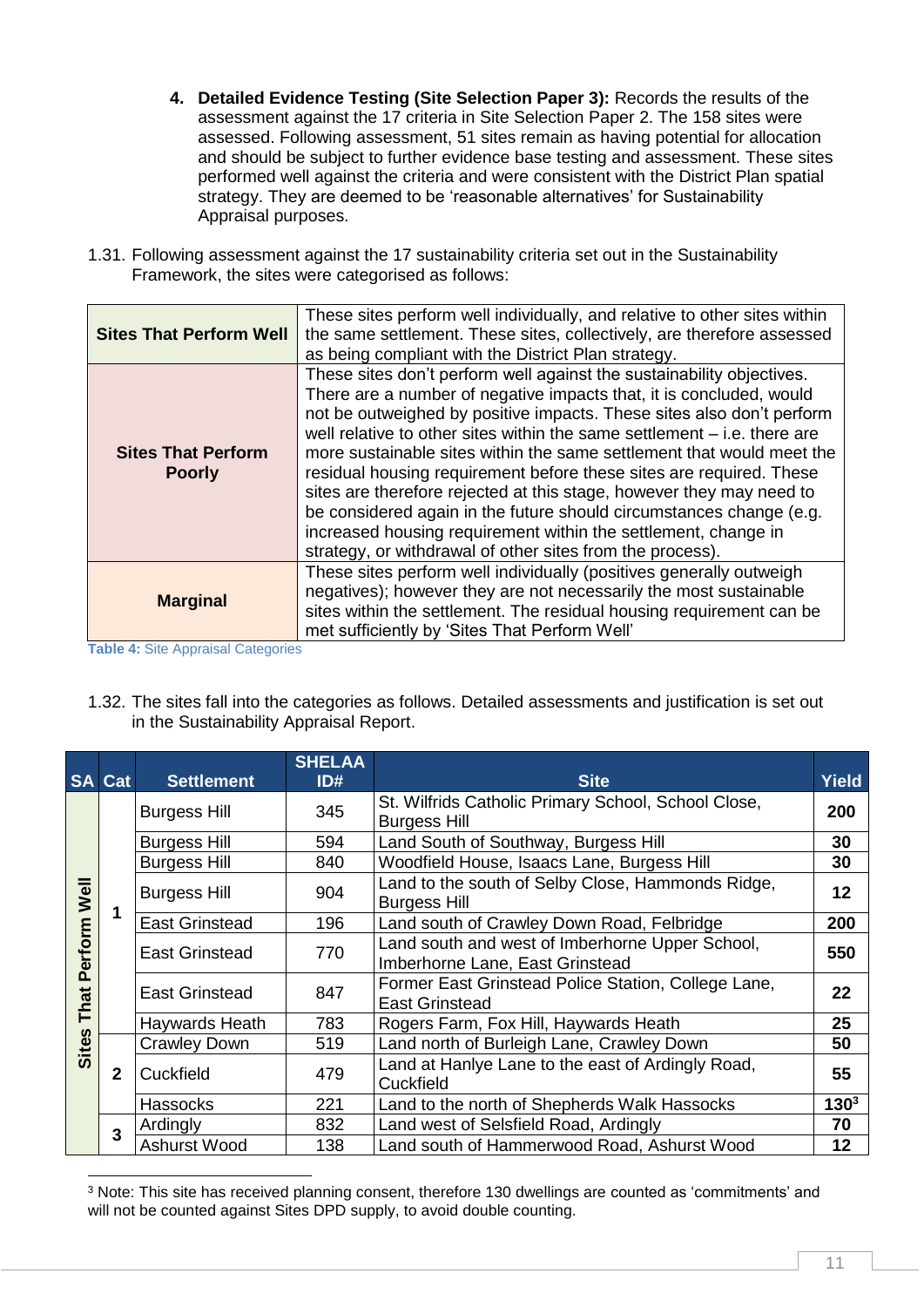|                          |                |                       | <b>SHELAA</b>  |                                                                         |                  |
|--------------------------|----------------|-----------------------|----------------|-------------------------------------------------------------------------|------------------|
|                          | <b>SA Cat</b>  | <b>Settlement</b>     | ID#            | <b>Site</b>                                                             | <b>Yield</b>     |
|                          |                | Handcross             | 127            | Land at St. Martin Close, Handcross                                     | $65^4$           |
|                          |                | <b>Horsted Keynes</b> | 184            | Land south of St. Stephens Church, Hamsland, Horsted                    | 30               |
|                          |                |                       |                | Keynes                                                                  |                  |
|                          |                | <b>Horsted Keynes</b> | 807            | Land South of The Old Police House, Birchgrove Road,                    | 25               |
|                          |                |                       |                | <b>Horsted Keynes</b>                                                   |                  |
|                          |                | Sayers Common         | 829            | Land to the north Lyndon, Reeds Lane, Sayers Common                     | 35               |
|                          |                | <b>Scaynes Hill</b>   | 897            | Land to the rear Firlands, Church Road, Scaynes Hill                    | 20               |
|                          |                | <b>Turners Hill</b>   | 854            | Withypitts Farm, Selsfield Road, Turners Hill                           | 16               |
|                          | 4              | Ansty                 | 644            | Ansty Cross Garage, Cuckfield Road, Ansty                               | 12               |
|                          |                | <b>Burgess Hill</b>   | $\overline{4}$ | Wintons Farm, Folders Lane, Burgess Hill                                | 13<br>9          |
|                          |                | <b>Burgess Hill</b>   | 646            | The Garage, 1 Janes Lane, Burgess Hill                                  |                  |
|                          |                | <b>East Grinstead</b> | 224            | Land at Brooklands Park, west of Orchard Way, East<br>Grinstead         | 15               |
|                          | 1              | <b>East Grinstead</b> | 595            | Land at Brookhurst, Furze Lane, East Grinstead                          | $\overline{7}$   |
|                          |                | <b>East Grinstead</b> | 763            | Carpet Right, 220 - 228 London Road, East Grinstead                     | 24               |
|                          |                | Haywards Heath        | 618            | MSDC Car Park, north of Oaklands Road                                   | 8                |
|                          |                |                       |                | Land to the north of Old Wickham Lane, Haywards                         |                  |
|                          |                | Haywards Heath        | 988            | Heath                                                                   | 60               |
|                          |                | Cuckfield             | 227            | Land to the north of Glebe Road, Cuckfield                              | 84               |
| Perform Poorly<br>That I |                | Cuckfield             | 567            | Land to East of Polestub Lane, Cuckfield                                | 120              |
|                          | $\overline{2}$ | Hurstpierpoint        | 164            | Land to the rear of 78 Wickham Hill, Hurstpierpoint                     | 18               |
|                          |                | Lindfield             | 983            | Land at Walstead Grange, Scamps Hill, Lindfield                         | 270              |
|                          |                | <b>Bolney</b>         | 264            | Land south of Ryecroft Road, Bolney                                     | 5                |
|                          |                | <b>Bolney</b>         | 526            | Land east of Paynesfield, Bolney                                        | 30               |
| <b>Sites</b>             |                | <b>Bolney</b>         | 543            | Land West of London Road (north), Bolney                                | 81               |
|                          |                | <b>Bolney</b>         | 741            | Land to west of London Road, Bolney                                     | 24               |
|                          |                | <b>Horsted Keynes</b> | 216            | Land at Police House Field, Birch Grove Road/Danehill                   | 10               |
|                          | 3              |                       |                | Lane, Horsted Keynes                                                    |                  |
|                          |                | Sayers Common         | 491            | Land south of Furzeland Way, Sayers Common                              | 12               |
|                          |                | Sayers Common         | 613            | Land at Whitehorse Lodge, Furzeland Way, Sayers<br>Common               | $\boldsymbol{9}$ |
|                          |                |                       |                | Land adjacent to 18 East Street, Turners Hill                           |                  |
|                          |                | <b>Turners Hill</b>   | 474            |                                                                         | 6                |
|                          |                |                       |                | Land south of Folders Lane and east of Keymer Road,                     |                  |
|                          |                | <b>Burgess Hill</b>   | 557            | <b>Burgess Hill</b>                                                     | 200              |
|                          |                |                       |                | Land east of Greenacres, Keymer Road and south of                       |                  |
|                          |                | <b>Burgess Hill</b>   | 738            | <b>Folders Lane</b>                                                     | 100              |
|                          | 1              | <b>Burgess Hill</b>   | 827            | Land South of 96 Folders Lane, Burgess Hill                             | 40               |
|                          |                |                       |                |                                                                         |                  |
| Marginal                 |                | <b>East Grinstead</b> | 998            | Old Court House, Blackwell Hollow, East Grinstead                       | 12               |
|                          |                | Haywards Heath        | 503            | Haywards Heath Golf Course, High Beech Lane,<br>Haywards Heath          | 630              |
|                          |                | Hassocks              | 210            | Land opposite Stanford Avenue, London Road,<br>Hassocks                 | 45               |
|                          | $\overline{2}$ | Hurstpierpoint        | 13             | Land west of Kemps, Hurstpierpoint                                      | 114              |
|                          |                | Hurstpierpoint        | 19             | Land east of College Lane, Hurstpierpoint                               | 165              |
|                          |                | Sayers Common         | 830            | Land to the west of Kings Business Centre, Reeds Lane,<br>Sayers Common | 100              |
|                          |                |                       |                |                                                                         |                  |

<sup>&</sup>lt;sup>4</sup> Note: This site has been partly allocated within the Slaugham Neighbourhood Plan (35 dwellings), therefore 35 dwellings are counted as 'commitments' and will not be counted against Sites DPD supply, to avoid double counting.

-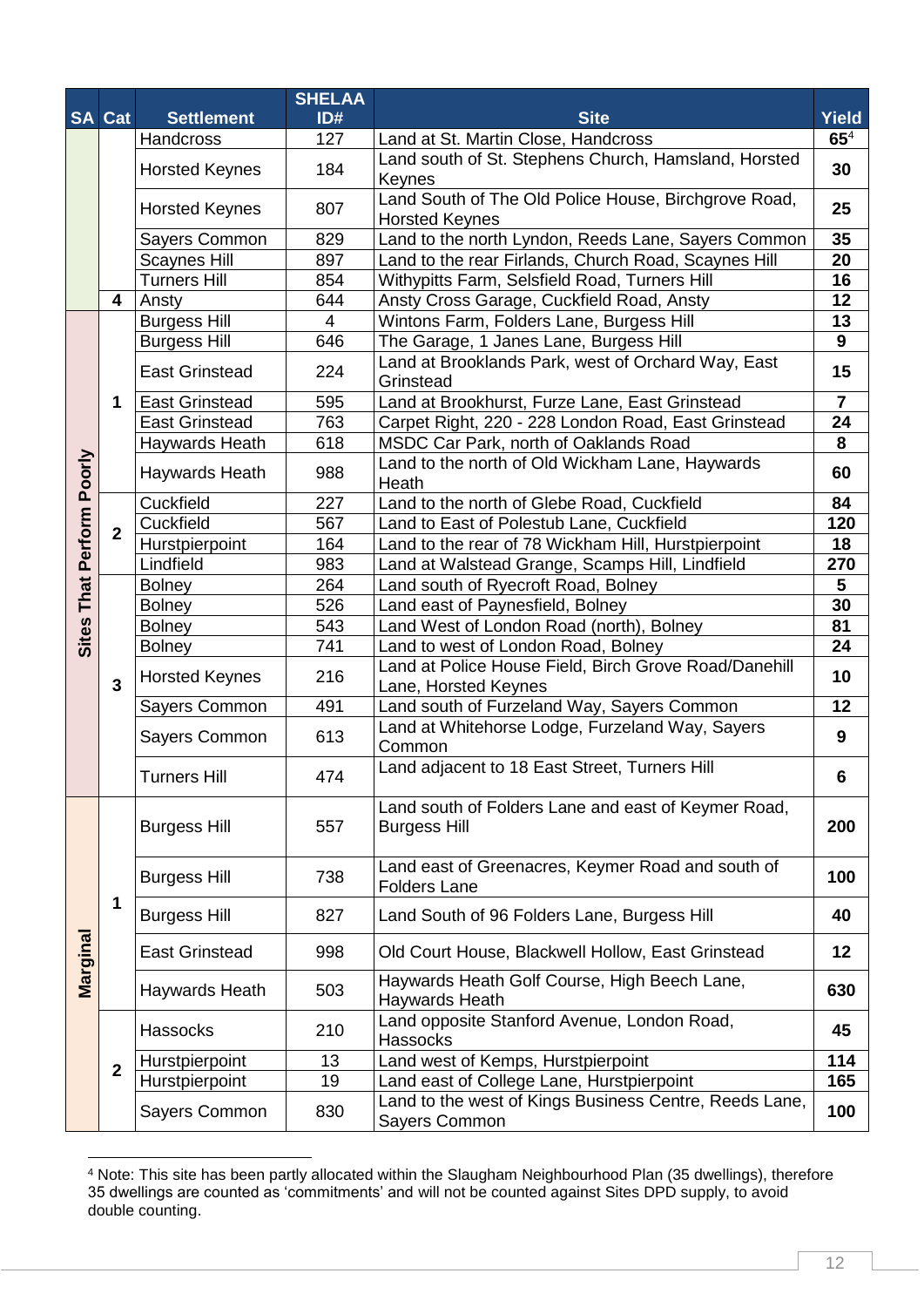|  | <b>SA Cat</b> | <b>Settlement</b>                     | <b>SHELAA</b><br>ID#                                    | <b>Site</b>                                              | <b>Yield</b> |
|--|---------------|---------------------------------------|---------------------------------------------------------|----------------------------------------------------------|--------------|
|  |               | 576<br>Ansty<br>Cuckfield Road, Ansty | Land at Ansty Farm, Land north of The Lizard, (Site A), | 75                                                       |              |
|  | 4             | Ansty                                 | 631                                                     | Challoners, Cuckfield Road, Ansty                        | 10           |
|  |               | Ansty                                 | 784                                                     | <b>Extension to allocated Land at Bolney Road, Ansty</b> | 45           |

|                                                                    | <b>Total Sites</b> | <b>Total Yield</b> |  |
|--------------------------------------------------------------------|--------------------|--------------------|--|
| Perform Well                                                       | 20                 | 1.424              |  |
| Perform Poorly                                                     | 19                 | 805                |  |
| Marginal                                                           | ィっ                 | 1,536              |  |
| $T = 1.12$ $T = 0.112$ $A = 0.002$ and $A = 0.002$ and $A = 0.002$ |                    |                    |  |

<span id="page-13-0"></span>**Table 5:** Site Assessment Summary

- 1.33. In total the sites appraised as performing well and therefore having potential for allocation would yield 1,424 dwellings. This represents an excess of 144 dwellings above the residual amount required of 1,280.
- 1.34. The allocation of the 20 sites that perform well represents the minimum level of growth required by the Site Allocations DPD. This represents the first 'Reasonable Alternative' approach to allocating sites, and should therefore be appraised.
- 1.35. Whilst there is a small over-supply of 144 units from the 20 sites, this is not considered to be a sufficient buffer should sites fall out of the allocations process between now and adoption (for example, due to delivery issues, reduction in yield, or any other reasons identified during consultation or the evidence base). Therefore it is sensible to look at alternative approaches which would deliver an increased number of dwellings, and therefore more robustness in overall supply at this stage.
- 1.36. Any additional supply should be drawn from the sites that were concluded as 'Marginal', as these performed relatively well in sustainability terms. The Settlement Hierarchy establishes that settlements within Category 1 are the most sustainable. Following a review of the marginal sites, it was concluded that, should additional sites be required, these should ideally be drawn from sites in the highest settlement category in the hierarchy. These sites perform well, and would mean focusing additional growth (beyond that required to meet the residual housing requirement) at the most sustainable locations using the most sustainable sites still in the process. These sites are:

| Cat | <b>Settlement</b>     | ID  | <b>Site</b>                                                                                   | Yield |
|-----|-----------------------|-----|-----------------------------------------------------------------------------------------------|-------|
|     | <b>Burgess Hill</b>   | 557 | Land south of Folders Lane and east of Keymer<br>Road, Burgess Hill                           | 200   |
| 1   | <b>Burgess Hill</b>   | 738 | Land east of Greenacres, Keymer Road and south<br>of Folders Lane (formerly part of site 557) | 100   |
|     | <b>Burgess Hill</b>   | 827 | Land South of 96 Folders Lane, Burgess Hill                                                   | 40    |
|     | <b>East Grinstead</b> | 998 | Old Court House, Blackwell Hollow, East Grinstead                                             | 12    |
|     | Haywards Heath        | 503 | Haywards Heath Golf Course, High Beech Lane,                                                  | 630   |
|     |                       |     | Haywards Heath                                                                                |       |

**Table 6: Marginal Sites at Category 1** 

<span id="page-13-1"></span>1.37. The potential sites at Category 1 that could be allocated to supplement housing supply are therefore the Old Court House at East Grinstead, the combined sites at Folders Lane, Burgess Hill and Haywards Heath Golf Course, Haywards Heath.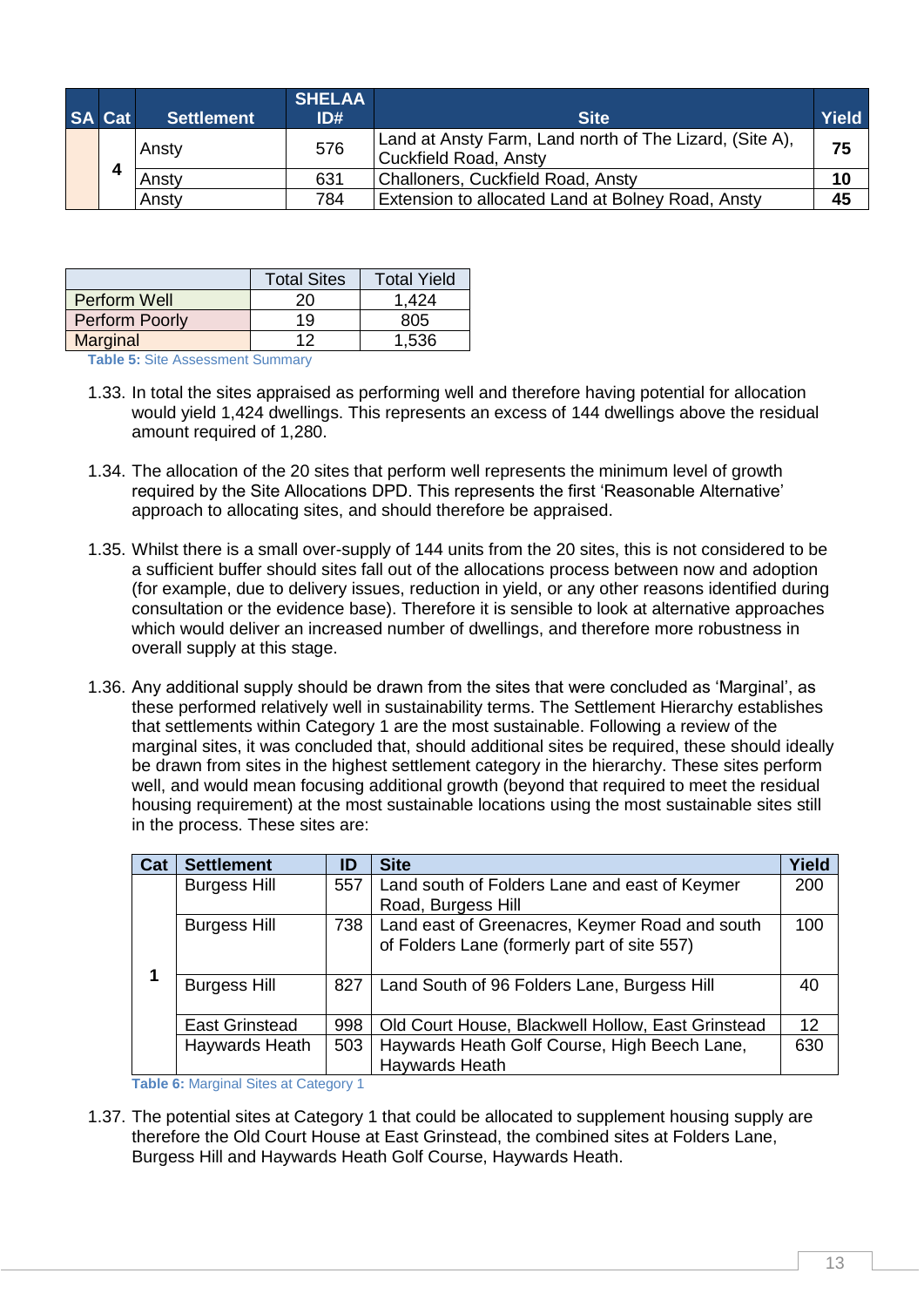- 1.38. Subsequent to the nomination of the Old Court House site at East Grinstead, the Council was advised that the site could no longer be assumed to be available for allocation in the Sites DPD. On this basis it was not possible to consider the site further for inclusion amongst the reasonable alternatives. This left only the combined sites at Folders Lane and Haywards Heath Golf Course as marginal sites to be considered for allocation.
- 1.39. It is not appropriate to allocate both of these sites as this would over-provide (as in total they would equate to 973 units) and would lead to a significant imbalance of sites to be delivered at Category 1. However, allocating the combined site at Folders Lane or the Golf Course would help supplement housing supply with a sufficient buffer over the residual required.
- 1.40. Assuming that the selection of 20 sites that performed well are 'constant', there are three reasonable alternatives to meeting the residual housing requirement in full with varying levels of contingency. The three reasonable alternative options are therefore:

| <b>Option</b> | <b>Sites</b>                                                      | <b>Total</b><br><b>Supply</b> | <b>Additional Supply</b><br>(above residual) |
|---------------|-------------------------------------------------------------------|-------------------------------|----------------------------------------------|
|               | 20 'Constant Sites'                                               | 1,424                         | $+144$                                       |
| B             | 20 'Constant Sites'<br>+ Folders Lane, Burgess Hill<br>(x3 sites) | 1,764                         | +484                                         |
| C.            | 20 'Constant Sites'<br>+ Haywards Heath Golf Course               | 2,054                         | +774                                         |

**Table 7:** Site Options

### <span id="page-14-0"></span>**Site Selection**

### **Reasonable Alternatives for Assessment**

### **Option A:**

20 'Constant Sites'. **1,424 dwellings.**

### **Option B:**

20 'Constant Sites' + Folders Lane, Burgess Hill (x3 sites). **1,764 dwellings**

### **Option C:**

20 'Constant Sites' + Haywards Heath Golf Course. **2,054 dwellings.**

| <b>Objective</b>     | A        | В  | C            | <b>Assessment</b>                                                                                                                                                                                                                                                                                                                                                                                                    |
|----------------------|----------|----|--------------|----------------------------------------------------------------------------------------------------------------------------------------------------------------------------------------------------------------------------------------------------------------------------------------------------------------------------------------------------------------------------------------------------------------------|
| 1 - Housing          | ٠        |    |              | All options meet the residual housing requirement,<br>therefore impact positively on this objective. Options (b)<br>and (c) provide more certainty that housing need would<br>be met, as they provide a healthy buffer above the<br>minimum amount of development required. This provides<br>a level of contingency should some sites not be delivered<br>as expected (either in entirety, or with a reduced yield). |
| 2 - Health           | ٠        |    |              | The 20 constant sites have been selected according to<br>their consistency with the spatial strategy, focusing on                                                                                                                                                                                                                                                                                                    |
| <b>3 - Education</b> | ٠        | ┿┿ | ٠            | higher tier settlements. The collection of sites is largely<br>well connected to health, education and retail facilities.<br>Option (b) performs more positively against these                                                                                                                                                                                                                                       |
| 4 - Retail           | ٠        |    |              | objectives, as the sites at Folders Lane are in close<br>proximity to each of these facilities.                                                                                                                                                                                                                                                                                                                      |
| 5 - Communities      | ٠        |    | ÷            | All options would provide sufficient housing, spread<br>across the district according to the settlement hierarchy<br>and District Plan strategy. This enables families to grow<br>in areas where need is derived from, helping existing<br>communities to grow.                                                                                                                                                      |
| 6 - Flood Risk       | $\bf{0}$ | O  | $\mathbf{0}$ | None of the options are likely to have any negative                                                                                                                                                                                                                                                                                                                                                                  |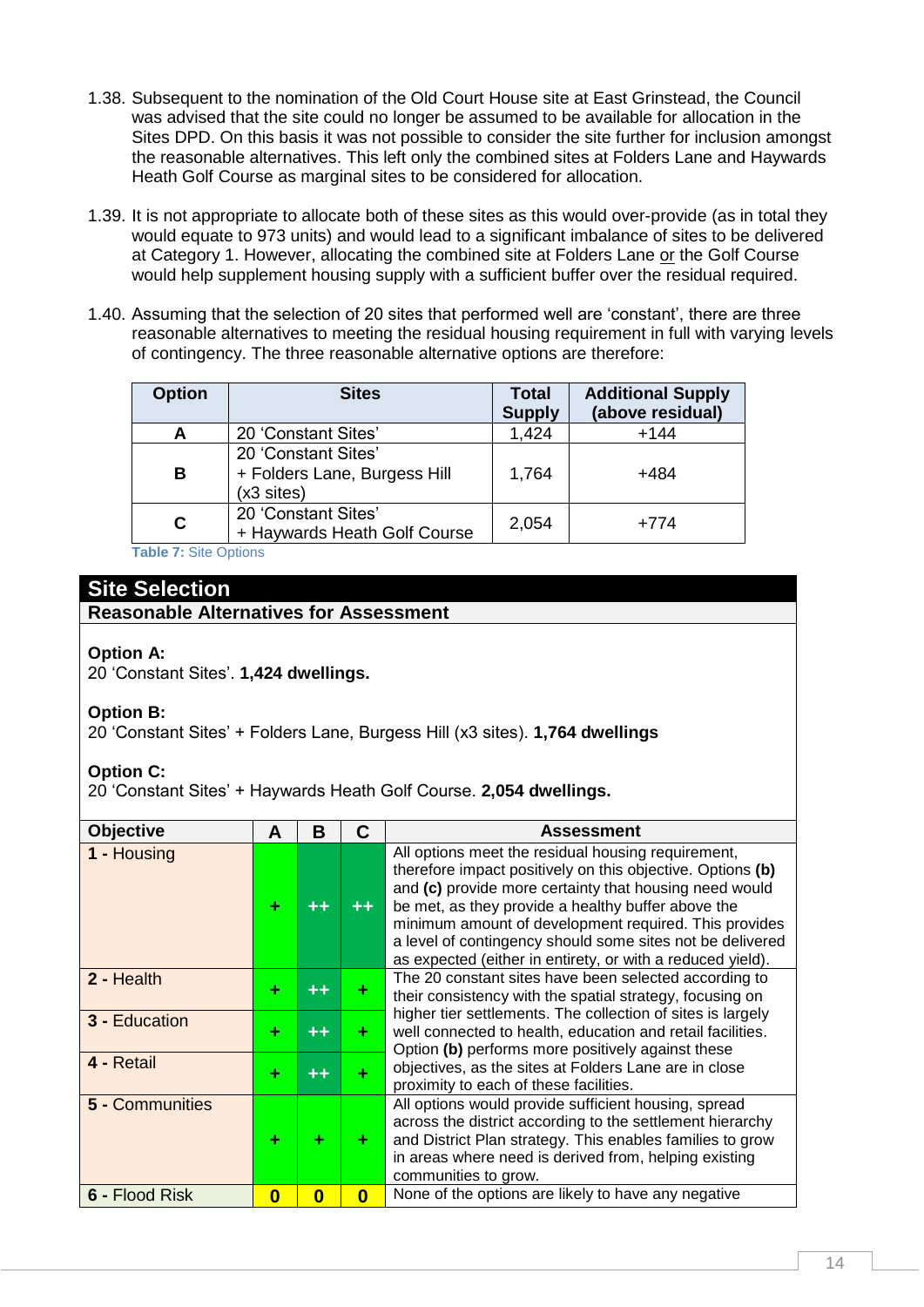|                   |                         |   |                | impacts on flood risk. All sites selected will need to<br>ensure there is no risk from flooding.                                                                                                                                                                                                                                                                                                                           |
|-------------------|-------------------------|---|----------------|----------------------------------------------------------------------------------------------------------------------------------------------------------------------------------------------------------------------------------------------------------------------------------------------------------------------------------------------------------------------------------------------------------------------------|
| 7 - Land Use      |                         |   |                | All options would involve significant development on<br>greenfield sites, and are therefore likely to have negative<br>impacts on this objective. In particular, the yield<br>associated with option (c) is likely to have a greater<br>impact on this objective.                                                                                                                                                          |
| 8 - Biodiversity  | $\overline{\mathbf{?}}$ | ? |                | Options (a) and (b) include sites that may have a<br>negative impact on biodiversity, although policy<br>requirements for mitigation should reduce any negative<br>impacts. Option (c) in particular includes a site that<br>contains ancient woodland and is adjacent to a<br>designated Local Wildlife Site; although these could be<br>mitigated there is a higher prospect of negative impacts<br>upon this objective. |
| 9 - Countryside   |                         |   |                | Whilst some sites have a greater impact on landscape<br>and designated areas (AONB) than others, each have<br>been assessed as having 'low impact' overall. There are<br>no significant differences between the three options on<br>this objective.                                                                                                                                                                        |
| 10 - Historic     | $\overline{\mathbf{?}}$ | ? | $\overline{?}$ | There are no negative impacts expected from any of the<br>three options.                                                                                                                                                                                                                                                                                                                                                   |
| 11 - Transport    | $\overline{\mathbf{?}}$ | ? | $\overline{?}$ | There are no 'severe' highways impacts expected from<br>any of the three options. Policy requirements could<br>ensure access or highways mitigation is provided to<br>ensure no severe impacts arise.                                                                                                                                                                                                                      |
| 12 - Energy/Waste |                         |   |                | All options will increase the amount of waste generated,<br>albeit that sustainable construction techniques can be<br>utilised and waste recycling will be employed to minimise<br>any impacts. There are no significant differences<br>between the three options.                                                                                                                                                         |
| 13 - Water        |                         |   |                | All options will increase demand on water supply and for<br>wastewater treatment. There are no significant<br>differences between the three options.                                                                                                                                                                                                                                                                       |
| 14 - Regeneration | ٠                       |   | ٠              | Option (b) performs more positively against this<br>objective, as the sites at Folders Lane are in close<br>proximity to the town centre.                                                                                                                                                                                                                                                                                  |
| 15 - Employment   |                         |   |                | All options would provide sufficient housing to meet the<br>identified housing need, and therefore aligns with job<br>projections.                                                                                                                                                                                                                                                                                         |
| 16 - Ec. Growth   |                         |   |                | All options would encourage investment by businesses<br>within Mid Sussex, as an increasing workforce means a<br>larger jobs pool for potential employers to call upon.<br>Additional population increases (i.e. options (b) and (c))<br>within the district will have positive knock-on effects for<br>local businesses, retail, and entertainment and<br>community facilities, supporting economic growth.               |

### **Summary of Appraisal:**

All three options would meet the residual housing need; therefore perform positively in relation to the housing objective. Options (b) and (c) allow for more growth than needed, therefore provide more certainty that the housing need will be met.

The 20 'constant' sites have been selected due to their performance against the sustainability objectives, but also their consistency with the spatial strategy. In terms of the social objectives, all options are largely positive as they involve focussing growth to settlements higher in the settlement hierarchy – where the majority of facilities and services exist. Option **(b)** in particular involves the development south of Folders Lane, which is largely within 15 minutes' walk of Burgess Hill town centre, health facilities and a primary school. This also has positive impacts on the objective concerned with encouraging town and village centre regeneration, due to its close proximity to the town centre. Haywards Heath Golf Course (associated with Option **(c)**) is distant from existing services and facilities.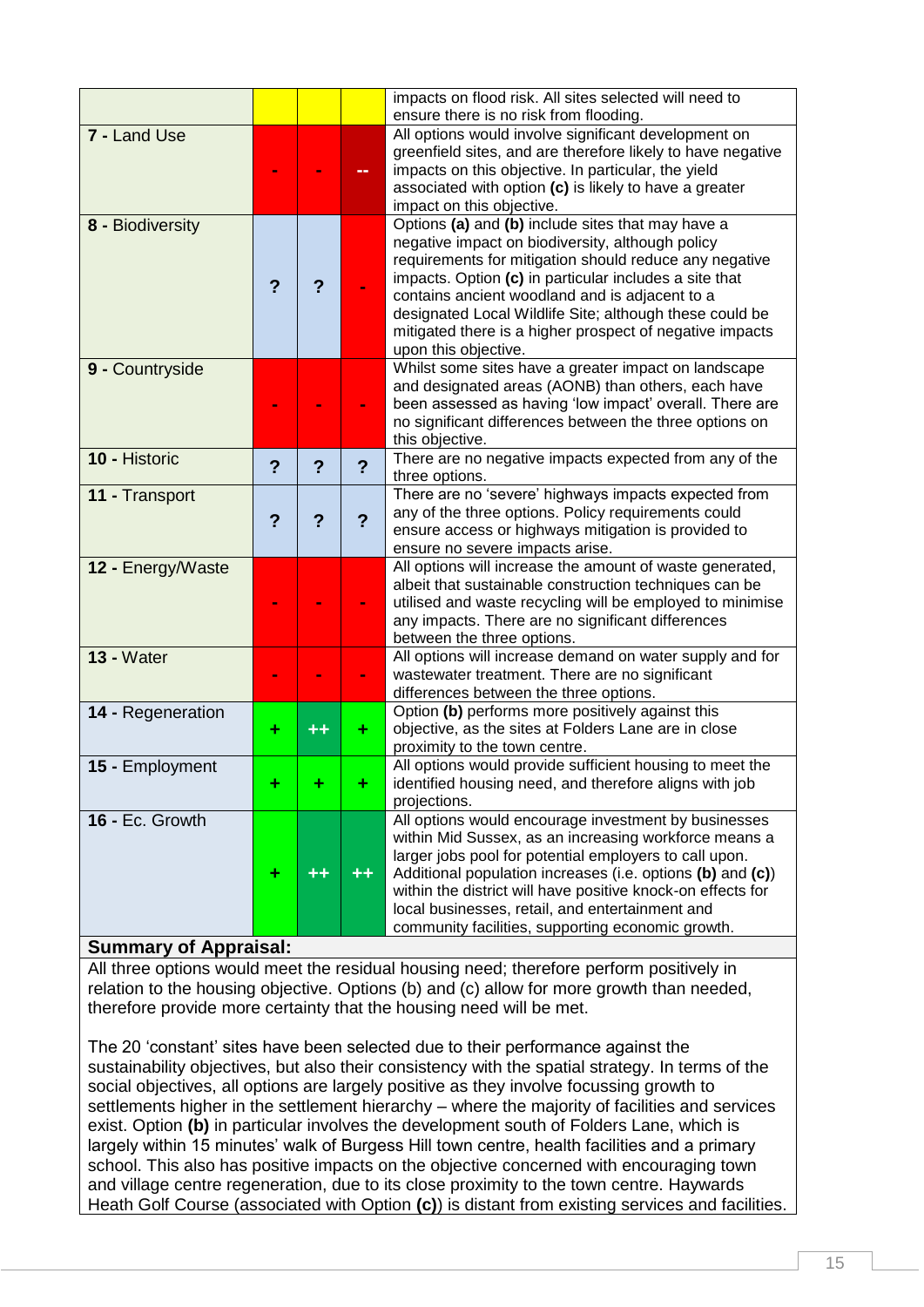All options are likely to have negative impacts on the environmental objectives. This is inevitable due to the conflict between preserving the environment and building, the majority of which are greenfield sites. However, mitigation could be provided to minimise impacts on landscape, biodiversity, heritage and transport. Option **(c)** however proposes significantly more development on greenfield land and is likely to have more negative impacts on biodiversity due to the presence of ancient woodland within the Golf Course site, and its adjacency to a Local Wildlife Site.

Options **(b)** and **(c)** are more likely to have positive impacts on economic growth objectives due to their higher yield than option **(a)**.

### **Cross-Border Impacts:**

The majority of sites will have no impact cross-boundary, however some sites proposed are located close to the District and County boundary (notably in the north of the district, adjacent to Tandridge). Any impacts are likely to be confined to transport matters, which are tested within the Mid Sussex Transport Model. Any impacts from these sites will be discussed with the relevant authority.

### **Recommendations and Mitigation Measures :**

There are a number of negative environmental impacts expected to arise as a result of all three options, which is inevitable due to the conflict between preserving the environment and housebuilding. Mitigation measures should be required within the policy requirements for each site, and should be assessed on a site-by-site basis based on the detailed information provided for each site, and its individual assessments.

| <b>Preferred</b> | B |
|------------------|---|
| <b>Option:</b>   |   |

1.41. Following the assessment of all reasonable alternative options for site selection, the preferred option is option B. Although option A would meet residual housing need, option B proposes a sufficient buffer to allow for non-delivery, therefore provides more certainty that the housing need could be met. Whilst option C also proposes a sufficient buffer, it is at the expense of negative impacts arising on environmental objectives. The level of development within option C is approximately 60% above the residual housing need, the positives of delivering an excess of this amount within the Site Allocations DPD is outweighed by the negative environmental impacts associated with it.

### <span id="page-16-0"></span>**Employment**

- 1.42. District Plan policy DP1: Sustainable Economic Development sets out the adopted position relating to employment need. This states that the number of jobs expected to arise as a result of increased housebuilding was 543 jobs per annum, therefore closely matching the 521 jobs per annum anticipated through forecasting. The policy also allocated 25ha of employment land at Burgess Hill, on a site now known as "The Hub".
- 1.43. In response to updated employment forecasting, changes in the employment market and changes to national policy, the Council commissioned an update to the employment need evidence. Site Selection Paper 4: Employment describes the methodology and processes followed.
- 1.44. This work has shown that an additional **10-15ha** of B-Class employment land is required above the amount identified and allocated within the District Plan (a range is provided due to some of the assumptions made, therefore the Site Allocations DPD should aim to supply towards the top of the range). This is a separate requirement to the proposed Science and Technology Park, the broad location of which is identified in District Plan policy DP1.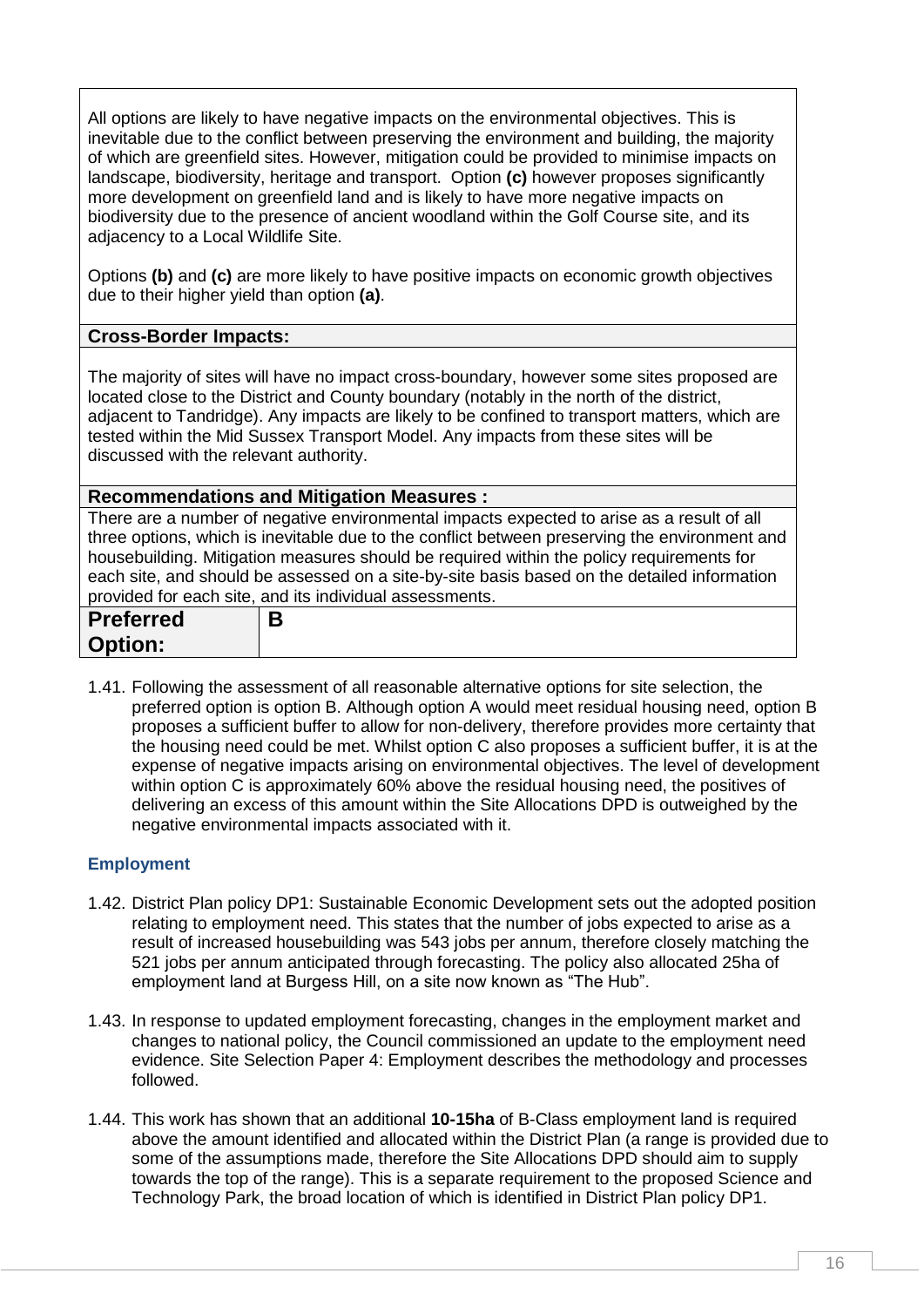### Employment Strategy

1.45. Three potential strategies for meeting employment need have been considered. These represent reasonable alternatives for assessment in the Sustainability Appraisal, and are appraised below:

**A:** Allocate sufficient 'new' employment sites to meet the 10-15ha **B:** Meet the need in part through allocating 'new' sites and relying on 'windfall' from expansion/redevelopment/intensification of existing sites to meet the remainder **C:** 'Do Nothing' i.e. solely rely on the Science and Technology Park to meet any remaining need (as well as contributing to wider regional need).

#### **Appraisal Conclusion**

There are a number of positive benefits expected for all three options as they all involve providing more land for employment purposes, encouraging economic growth and the potential for businesses to grow.

However, there is more certainty with option **(a)**. This option would involve identifying sufficient land for employment uses to meet the identified need of 10-15ha. The Site Allocations DPD can therefore clearly demonstrate that there is sufficient employment land in the district, and through the Site Selection and Sustainability Appraisal process can ensure the most suitable and sustainable sites are selected to meet this need.

Option **(b)** would provide less certainty as it relies on windfall, by its nature there is no certainty as to where additional land will be provided, to what extent, and no certain timescale. It could mean that the need of 10-15ha isn't met by the end of the plan period, leading to an unmet need for employment land.

Option **(c)** relies on the Science and Technology Park (assessed separately within the Sustainability Appraisal). This use is for a wider, strategic regional need rather than to meet local needs.

#### **Preferred Option: A**

<span id="page-17-0"></span>**Table 8:** Employment Strategy - Summary

1.46. The preferred option is to allocate sufficient sites to meet the 10-15ha employment need. The following sections describe the site selection process undertaken to identify sites to meet this need.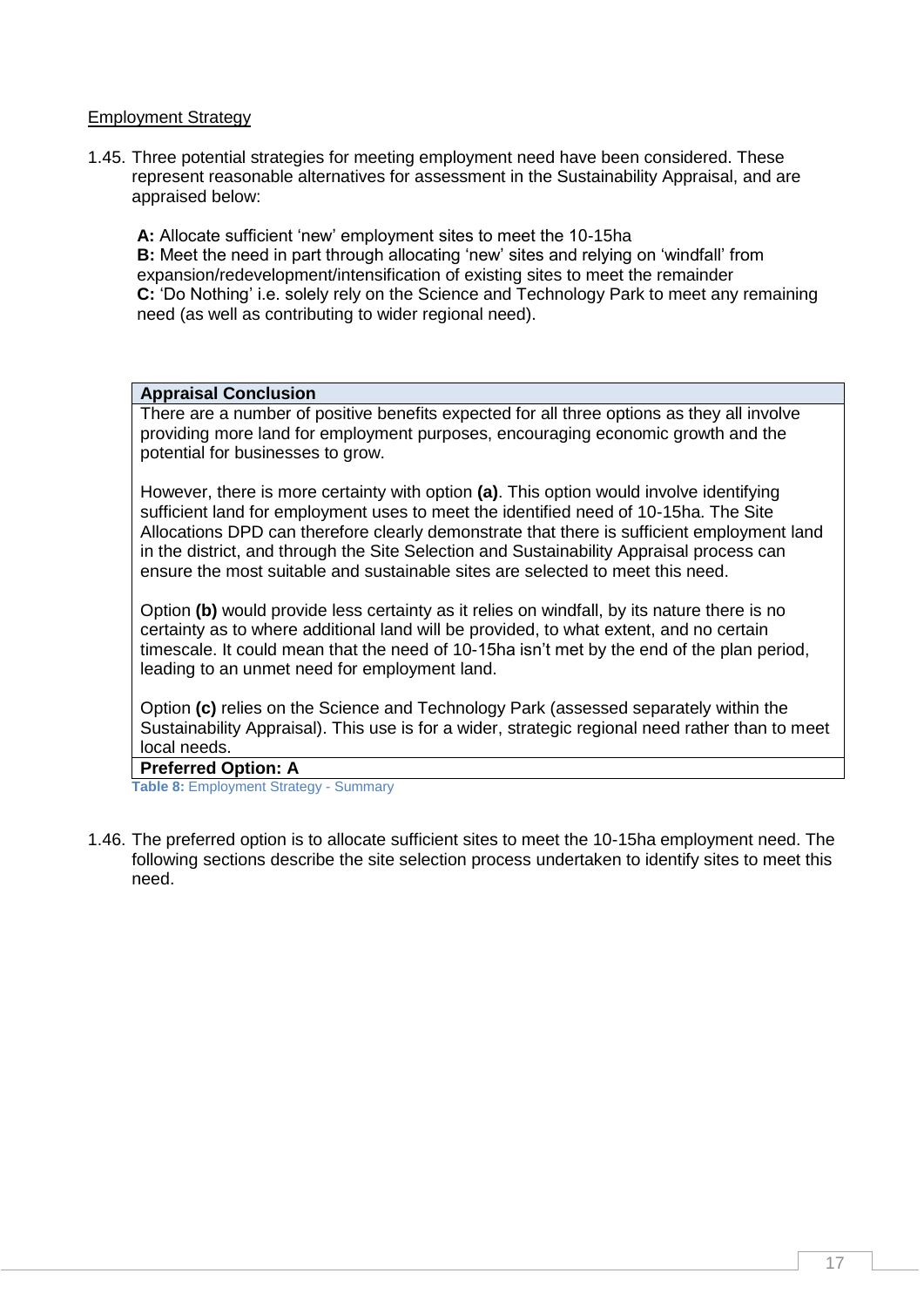### Employment Site Selection

- 1.47. Following a 'call for sites' and Regulation 18 consultation, a total of 24 potential employment sites were promoted to the Council, and published in the SHELAA. An assessment of these was undertaken following the same approach outlined in Site Selection Paper 2, whereby the sites were assessed against 19 employment related criteria.
- 1.48. Following the site assessment work, and upon analysing the various sites that had been submitted, it has been concluded that the site options fit into three broad spatial categories:
	- Small extensions at Bolney Grange
	- Large sites in the vicinity of the A2300, Burgess Hill
	- 'Other' smaller sites spread across the district

| 'At Bolney Grange'                                           | 'A2300 Vicinity'                     | 'Other'                         |
|--------------------------------------------------------------|--------------------------------------|---------------------------------|
| 24 - Land at Stairbridge Lane                                | 602 - Land at Northlands             | 192 - Pease Pottage             |
| (South of Bolney Grange),                                    | Farm, A2300/A23, Hickstead           | Nurseries, Brighton Road,       |
| Bolney (5.5ha)                                               | (7.25ha)                             | Pease Pottage (1ha)             |
| 906 - Undeveloped land                                       | 946 - Northlands Farm,               | 665 - Hangerwood Farm,          |
| (south) at Bolney Grange<br><b>Business Park Stairbridge</b> | Stairbridge Lane, Bolney<br>(14.5ha) | Foxhole Lane, Bolney<br>(9.2ha) |
| Lane Bolney (0.6ha)                                          |                                      |                                 |
| 907 - Undeveloped land                                       | 947 - Land between A2300             | 826 - Burnside Centre,          |
| (east) at Bolney Grange                                      | and Jobs Lane, Bolney                | Victoria Road, Burgess Hill     |
| <b>Business Park Stairbridge</b>                             | (2.04ha)                             | (0.96ha)                        |
| Lane Bolney (0.2ha)                                          |                                      |                                 |
| 931 - Extension (east) to                                    | 948 - Land south of A2300            | 864 - Marylands Nursery,        |
| <b>Bolney Grange Business</b>                                | adjacent to Pookbourne               | Cowfold Road, Bolney            |
| Park Stairbridge Lane Bolney                                 | Lane (10ha)                          | (2.4ha)                         |
| (0.7ha)                                                      |                                      |                                 |
|                                                              |                                      | 865 - Bolney Nursery,           |
|                                                              |                                      | Cowfold Road, Bolney            |
|                                                              |                                      | (0.8ha)<br>888 - Cedars (Former |
|                                                              |                                      | <b>Crawley Forest School)</b>   |
|                                                              |                                      | <b>Brighton Road Pease</b>      |
|                                                              |                                      | Pottage (2.3ha)                 |
|                                                              |                                      | 912 - Site of Former KDG        |
|                                                              |                                      | Victoria Road Burgess Hill      |
|                                                              |                                      | (1.1ha)                         |
|                                                              |                                      | 913 - The Walled Garden,        |
|                                                              |                                      | behind the Scout Hut,           |
|                                                              |                                      | London Road, Balcombe           |
|                                                              |                                      | (0.3ha)<br>915 - Area south of  |
|                                                              |                                      | Redbridge Lane at junction      |
|                                                              |                                      | with London Road,               |
|                                                              |                                      | Balcombe (1.2ha)                |
|                                                              |                                      | 940 - Land north of the A264    |
|                                                              |                                      | at Junction 10 of M23           |
|                                                              |                                      | (Employment Area) (2.7ha)       |
|                                                              |                                      | 991 - Extension to              |
|                                                              |                                      | Silverwood Copthorne (10-       |
|                                                              |                                      | 15ha)                           |
|                                                              |                                      | 994 - Friday Farm Copthorne     |
|                                                              |                                      | (2.08ha)                        |
|                                                              |                                      | 996 - Extension to Barn         |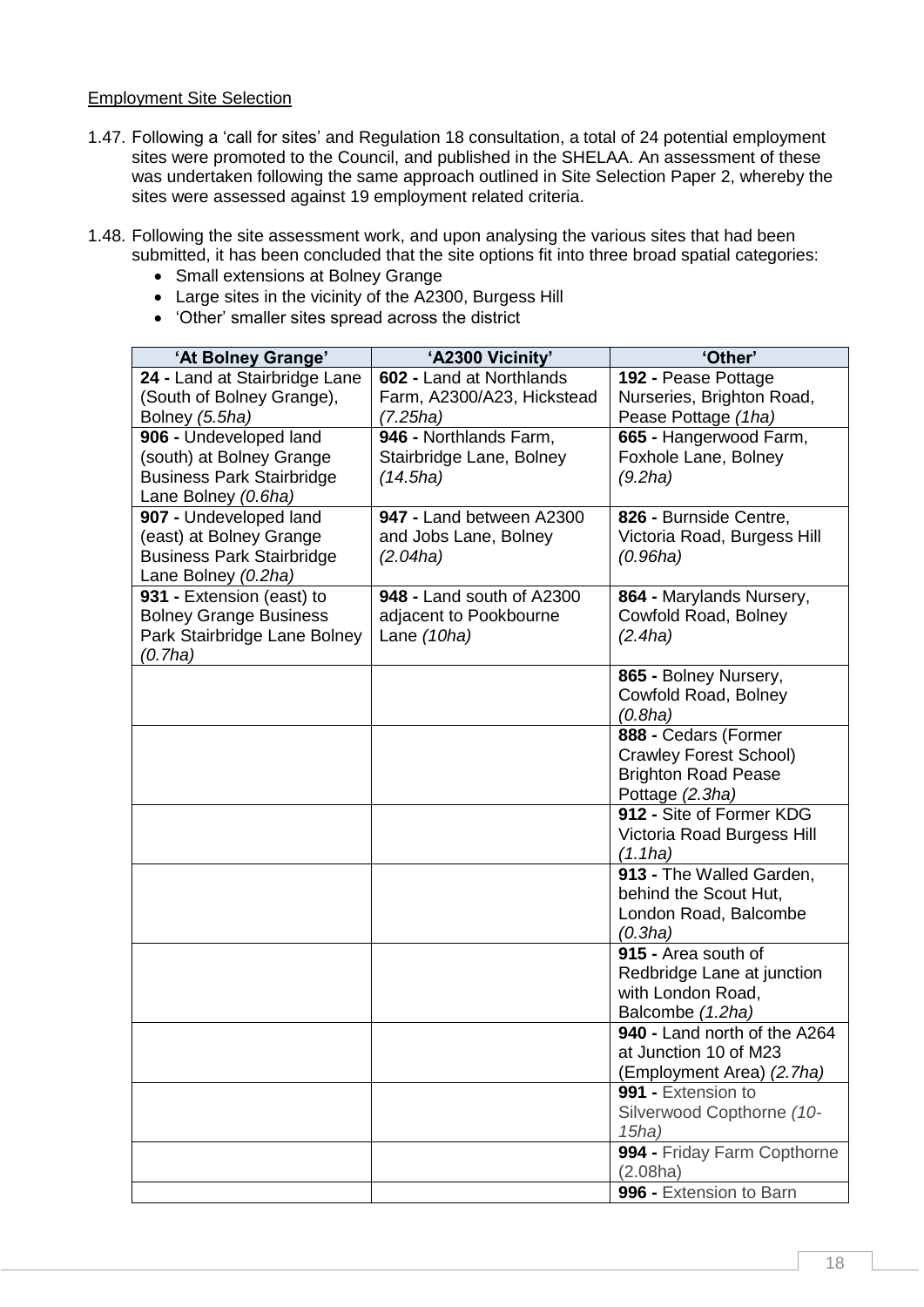| Court Copthorne (3.73ha)    |
|-----------------------------|
| 999 - Additional employment |
| land north of A264          |
| Copthorne (3.5ha)           |
| 1005 - Land at Hazeldene    |
| Farm, north of Orchard Way, |
| Warninglid (2.9ha)          |
| 1007 - Crawley Down         |
| Garage (5.44ha)             |

<span id="page-19-0"></span>**Table 9:** Employment Sites - Categories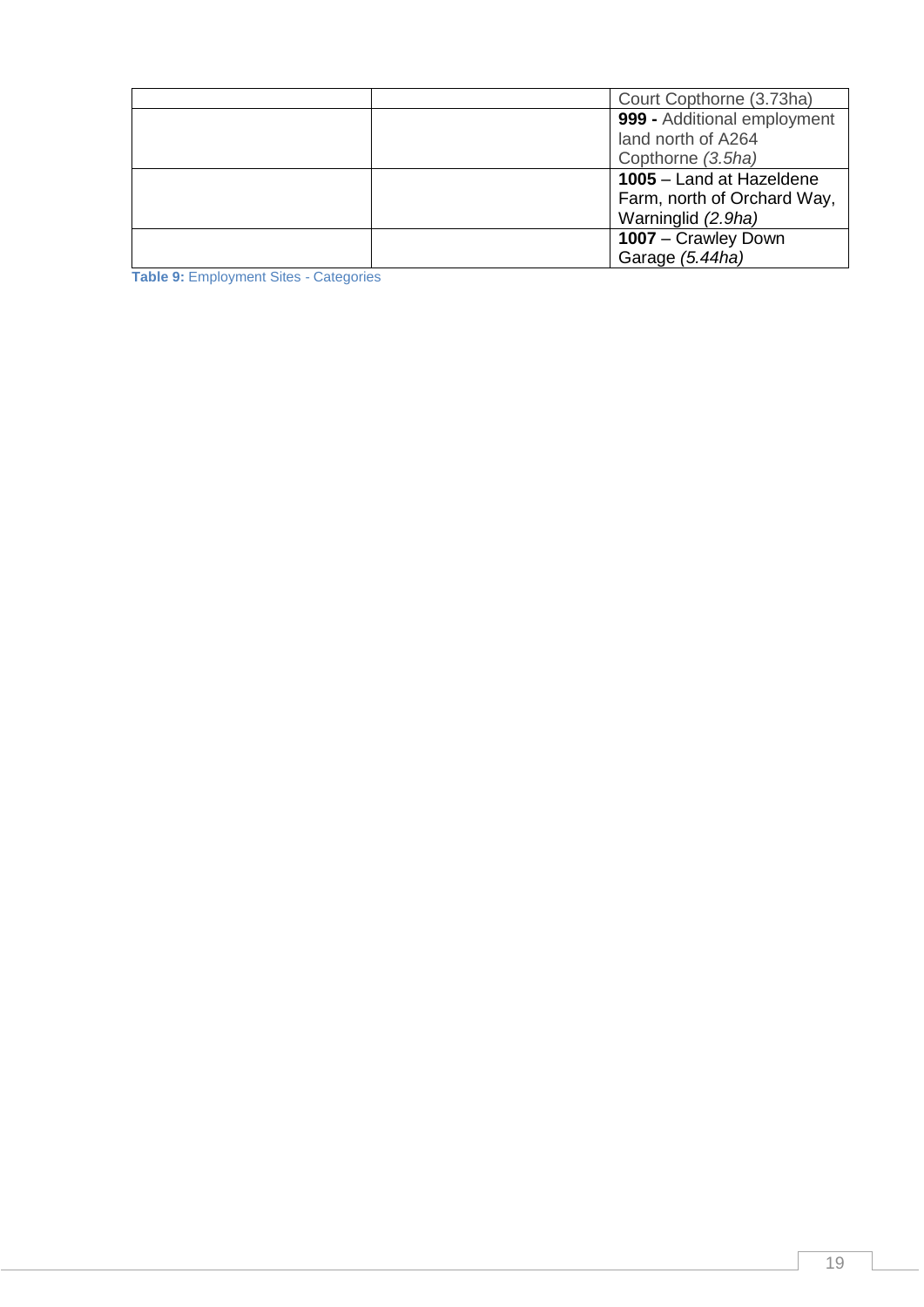- 1.49. These three broad spatial options represent reasonable alternatives for assessment in the Sustainability Appraisal, in order to determine the most sustainable approach to allocating additional employment sites.
	- **A:** Small extensions at Bolney Grange
	- **B:** Large sites in the vicinity of the A2300, Burgess Hill
	- **C:** 'Other' smaller sites spread across the district

#### **Appraisal Conclusion**

Options **(a)** and **(c)** perform positively against the social and economic objectives as they would encourage existing business to grow as well as encouraging new business use across the district.

Whilst option **(b)** would also encourage new business to the district, this is located in one area (on the edge of Burgess Hill) and would not provide well-needed employment land in other locations – noting that the District Plan strategy involves housing growth at nearly all settlements within the district according to the settlement hierarchy (District Plan policies DP4/DP6) and employment opportunities should be provided to match, where possible.

In particular, the location of the sites within option **(b)** are likely to have negative impacts on the transport objective due to their proximity to the already adopted strategic site (Northern Arc), location for a Science and Technology Park and significant employment allocation in the District Plan (The Hub, currently under construction).

### **Preferred Option: A / C**

<span id="page-20-0"></span>**Table 10:** Employment Strategy - Conclusion

- 1.50. There are no negative impacts expected from either option A or C. As one of the objectives of the District Plan is to encourage economic growth as well as allowing existing businesses to expand, it is proposed that both options would assist in meeting this objective. Therefore, both options are proposed within the Site Allocations DPD.
- 1.51. As a result of the above appraisal, the various sites categorised as 'other' are appraised individually within the Main Report to ensure the most suitable and sustainable sites are selected for allocation alongside the collection of small-scale expansions at Bolney Grange. Sites highlighted in green are those that performed well against the sustainability objectives and are proposed for allocation in the DPD. The full appraisal of these sites can be found in the Main Report.

| <b>Ref</b>   | <b>Site</b>                                                                                  | <b>SHELAA</b> | Area<br>(ha) |
|--------------|----------------------------------------------------------------------------------------------|---------------|--------------|
| A            | Pease Pottage Nurseries,<br><b>Brighton Road, Pease</b><br>Pottage                           | 192           | 1            |
| В            | Hangerwood Farm,<br>Foxhole Lane, Bolney                                                     | 665           | 9.2          |
| $\mathbf{C}$ | <b>Burnside Centre, Victoria</b><br>Road, Burgess Hill                                       | 826           | 0.96         |
| D            | Marylands Nursery,<br><b>Cowfold Road, Bolney</b>                                            | 864           | 2.4          |
| E.           | <b>Bolney Nursery, Cowfold</b><br>Road, Bolney                                               | 865           | 0.8          |
| F.           | <b>Cedars (Former Crawley</b><br><b>Forest School) Brighton</b><br><b>Road Pease Pottage</b> | 888           | 2.3          |
| G            | <b>Site of Former KDG</b><br><b>Victoria Road Burgess Hill</b>                               | 912           | 1.1          |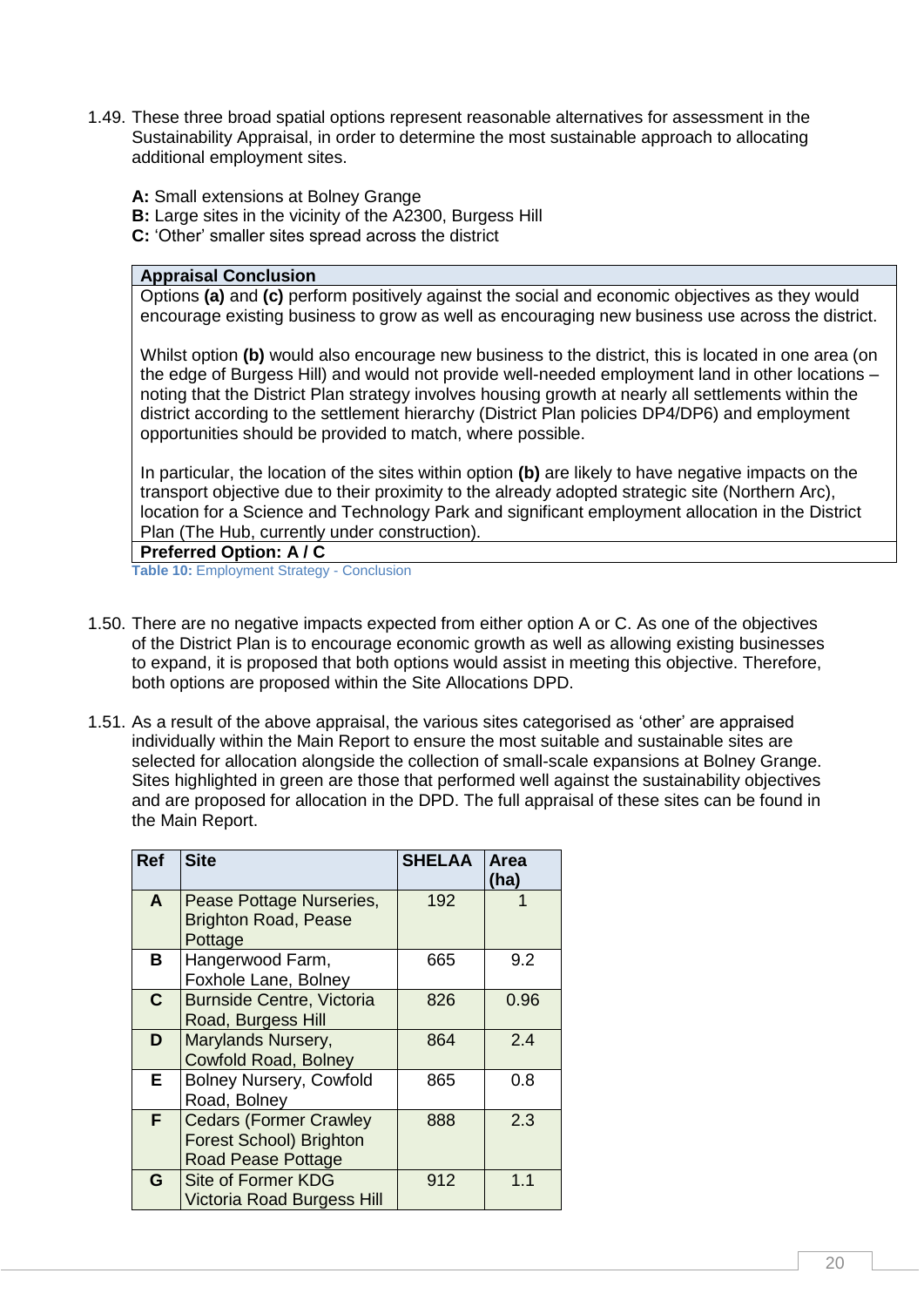| н  | The Walled Garden,             | 913  | 0.3       |
|----|--------------------------------|------|-----------|
|    | behind the Scout Hut,          |      |           |
|    | London Road, Balcombe          |      |           |
|    | Area south of Redbridge        | 915  | 1.2       |
|    | Lane at junction with          |      |           |
|    | London Road, Balcombe          |      |           |
| J  | Land north of the A264 at      | 940  | 2.7       |
|    | Junction 10 of M23             |      |           |
|    | (Employment Area)              |      |           |
| K. | <b>Extension to Silverwood</b> | 991  | $10 - 15$ |
|    |                                |      |           |
|    | Copthorne                      |      |           |
| L  | <b>Friday Farm Copthorne</b>   | 994  | 2.08      |
| M  | <b>Extension to Barn Court</b> | 996  | 3.73      |
|    | Copthorne                      |      |           |
| N. | <b>Additional employment</b>   | 999  | 3.5       |
|    | land north of A264             |      |           |
|    | Copthorne                      |      |           |
|    |                                |      |           |
| O  | Land at Hazeldene Farm,        | 1005 | 5.44      |
|    | north of Orchard Way,          |      |           |
|    | Warninglid                     |      |           |
| P  | <b>Crawley Down Garage</b>     | 1007 | 2.9       |
|    |                                |      |           |
|    |                                |      |           |

<span id="page-21-0"></span>**Table 11:** Employment Sites Conclusion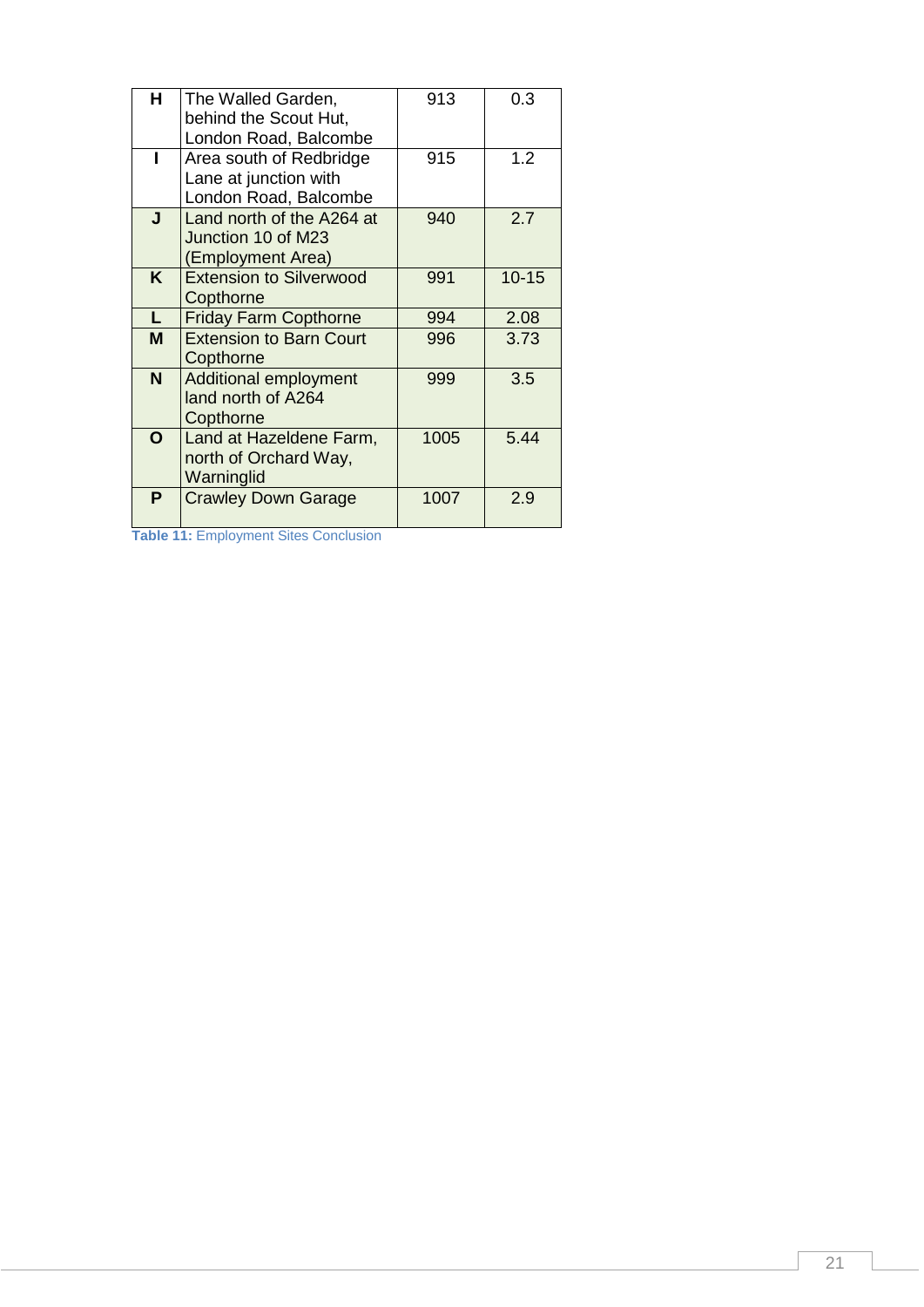### <span id="page-22-0"></span>**Science and Technology Park**

- 1.52. District Plan policy **DP1: Sustainable Economic Development** identifies a broad location to the west of Burgess Hill for a Science and Technology Park (S&TP). The feasibility and potential for a new S&TP was examined in the Burgess Hill Employment Sites Study and potential locations examined in more detail within the S&TP Potential Locations Assessment.
- 1.53. The Burgess Hill Employment Sites Study concluded that the potential for and feasibility of a S&TP should be investigated further. However at a high level, it confirmed the scale and nature of the potential market and alignment to aims of the Local Enterprise Partnership (LEP), Gatwick Diamond and City Deal strategies.
- 1.54. During the District Plan process and initial work on the broad location, there was a single site option presented to the Council – site #801 "Land at Dumbrell's Farm, south of the A2300". As this was the only option presented to the Council within the environs of the broad location identified, and no other options were presented within the rest of the district, this site was used as a proxy for the assessment work that accompanied the District Plan.
- 1.55. As part of the Council's 'Call for Sites' exercise for the SHELAA, a second option was presented to the Council – site #949 "Land to the north of A2300". Both sites are of a similar size, approximately 50ha, and propose comparable levels of employment. They are therefore both considered as Reasonable Alternatives for assessment in the Sustainability Appraisal.

### **Science and Technology Park – Site Options Reasonable Alternatives for Assessment**

### **Option A:**

SHELAA #949 "Land to the north of A2300"

### **Option B:**

SHELAA #801 "Land at Dumbrell's Farm, south of the A2300"

| <b>Objective</b>     | A                       | B                       | <b>Assessment</b>                                                                                                                                                                                                                                                                      |
|----------------------|-------------------------|-------------------------|----------------------------------------------------------------------------------------------------------------------------------------------------------------------------------------------------------------------------------------------------------------------------------------|
| 1 - Housing          | $\bf{0}$                | $\overline{\mathbf{0}}$ | There are no direct impacts expected against this objective.                                                                                                                                                                                                                           |
| 2 - Health           | $\overline{\mathbf{0}}$ | $\overline{\mathbf{0}}$ | There are no direct impacts expected against this objective.                                                                                                                                                                                                                           |
| <b>3 - Education</b> | ÷                       | ÷                       | Both sites propose links to educational establishments in order to<br>provide opportunities for people to work once leaving school,<br>college or university.                                                                                                                          |
| 4 - Retail           | ÷                       | ÷                       | Both sites include an element of small-scale retail and community<br>facility provision (convenience store/café/crèche/etc) on-site as<br>an ancillary use to the employment provision, for the benefit of<br>workers on-site and those living locally.                                |
| 5 - Communities      | ÷                       | ?                       | Option (a) proposes pedestrian and cycle links directly to the<br>adjacent Northern Arc strategic site, therefore providing a better<br>linkage to this area than option (b).                                                                                                          |
| 6 - Flood Risk       |                         | --                      | Option (a) includes a small area of flood risk within its northern<br>boundary, although this is likely to be avoided. Option (b)<br>includes a similar amount of flood risk on its southern boundary,<br>although quite a significant area within the western section of the<br>site. |
| 7 - Land Use         |                         |                         | Both sites propose significant use of greenfield land, therefore are<br>likely to have a negative impact on this objective.                                                                                                                                                            |
| 8 - Biodiversity     |                         | --                      | Due to their scale and greenfield location, both sites are likely to<br>impact negatively on biodiversity and appropriate mitigation must<br>be provided. In particular, option (b) has large areas of ancient                                                                         |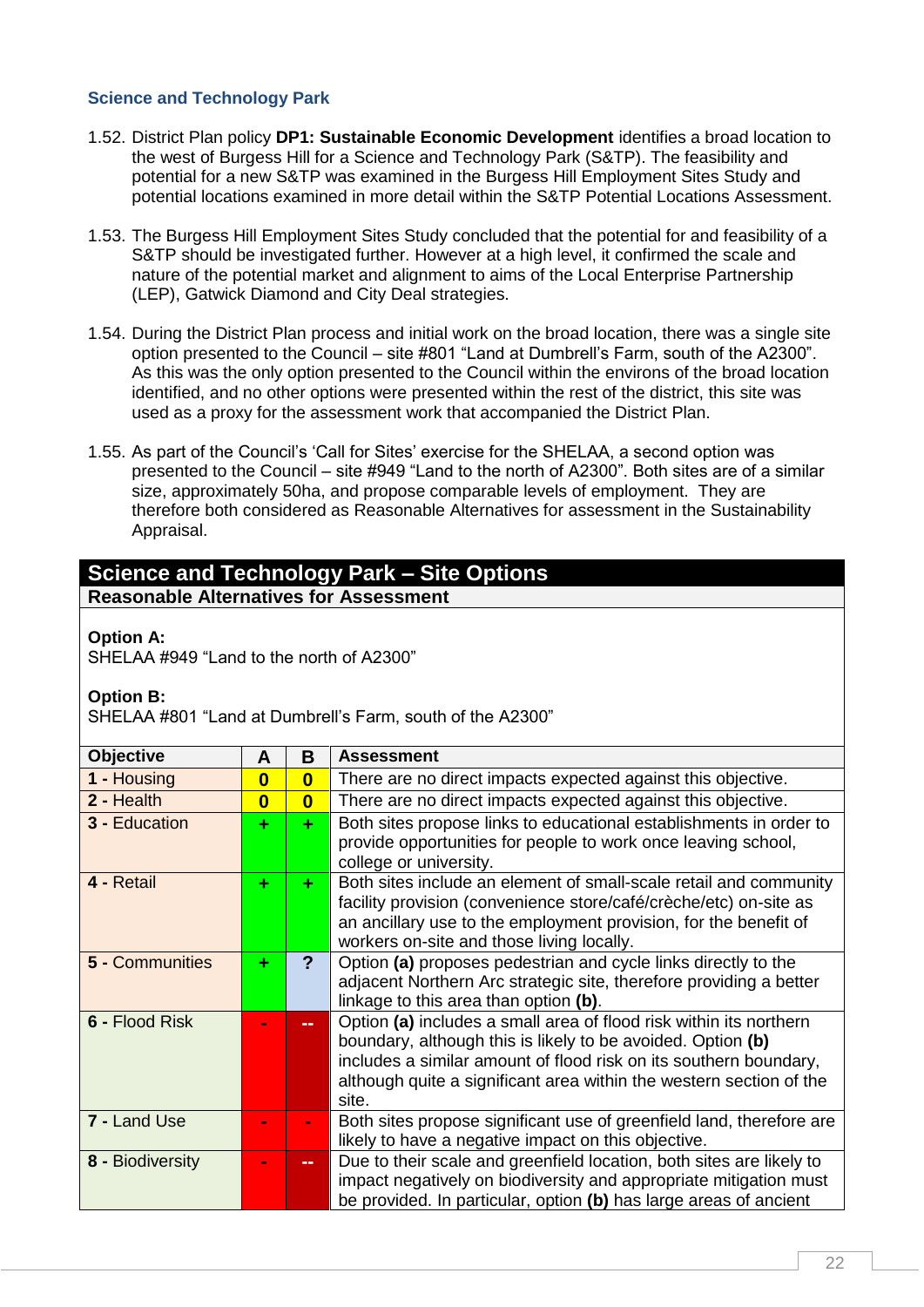|                       |                         |                         | woodland and accompanying 15m buffer within the site boundary.                                                                           |
|-----------------------|-------------------------|-------------------------|------------------------------------------------------------------------------------------------------------------------------------------|
| 9 - Countryside       |                         |                         | Both sites propose significant use of greenfield land, therefore are<br>likely to have a negative impact on this objective. Both options |
|                       |                         |                         | propose landscape mitigation to minimise the impact of the                                                                               |
|                       |                         |                         | development on the wider landscape.                                                                                                      |
| 10 - Historic         | $\overline{\mathbf{0}}$ | $\overline{\mathbf{0}}$ | There are no impacts expected against this objective as there are                                                                        |
|                       |                         |                         | no listed buildings/conservation areas likely to be impacted by                                                                          |
|                       |                         |                         | these options.                                                                                                                           |
| 11 - Transport        | $\overline{?}$          |                         | Both sites involve significant development which would be<br>accessed by the A2300. Both schemes have proposed an access                 |
|                       |                         |                         | arrangement - whilst further work will be required to confirm final                                                                      |
|                       |                         |                         | designs and capacity of these arrangements, option (a) proposes                                                                          |
|                       |                         |                         | access via an upgrade to an existing roundabout, whereas option                                                                          |
|                       |                         |                         | (b) proposes an additional junction. The addition of a further                                                                           |
|                       |                         |                         | junction is more likely to have a negative impact on traffic flow on                                                                     |
|                       |                         |                         | the A2300 and could cause knock-on delays at other junctions.                                                                            |
|                       |                         |                         | The Mid Sussex Transport Model anticipates fewer 'severe'                                                                                |
| 12 - Energy/Waste     |                         | $\overline{?}$          | impacts on junctions for option (a) than (b).<br>Whilst both options propose green technologies and sustainable                          |
|                       | ÷                       |                         | energy use, option (a) includes a currently permitted solar farm                                                                         |
|                       |                         |                         | within the same ownership.                                                                                                               |
| <b>13 - Water</b>     | $\overline{?}$          | $\overline{?}$          | Both options are likely to increase water usage, although                                                                                |
|                       |                         |                         | sustainable measures should be in place to minimise impact on                                                                            |
|                       |                         |                         | this objective.                                                                                                                          |
| 14 - Regeneration     | $++$                    | $+ +$                   | Both options are likely to encourage regeneration of town and<br>village centres due to their size, and the potential for the            |
|                       |                         |                         | associated workforce to use the facilities, particularly within                                                                          |
|                       |                         |                         | Burgess Hill Town Centre.                                                                                                                |
| 15 - Employment       | $++$                    | $+ +$                   | Both options will provide significant employment opportunities                                                                           |
|                       |                         |                         | close to planned development at Burgess Hill, enabling the                                                                               |
|                       |                         |                         | workforce to live and work in close proximity therefore reducing                                                                         |
|                       |                         |                         | the need to out-commute.                                                                                                                 |
| 16 - Ec. Growth       | $++$                    | $++$                    | Both options will contribute to economic growth by providing                                                                             |
|                       |                         |                         | significant employment land, and encouraging high-value<br>businesses to locate to Mid Sussex.                                           |
| Summary of Annraical. |                         |                         |                                                                                                                                          |

### **Summary of Appraisal:**

Both sites will provide significant employment opportunities for the local workforce, as well as meeting employment needs on a wider, regional basis due to the uses proposed. The broad location of a Science and Technology Park was established within the District Plan (DP1) and the benefits of the principle were examined and approved during this process. Whilst both sites are in close proximity, there are a few differences between the two.

The main differences relate to the environmental sustainability objectives.

Option **(b)** includes significant areas of flood risk and ancient woodland, whereas option **(a)** does not. These areas would need to be avoided and mitigated as appropriate, which may reduce the developable area of the site.

Of greater significance is the impact on the transport objective. Whilst both sites are likely to increase the level of highways movements on the network, and will be subject to further testing ahead of submission, it is anticipated through the Mid Sussex Transport Model that there will be fewer 'severe' junction impacts for option **(a)** compared to **(b)**. Likewise, the access arrangements proposed for option **(a)** are favourable compared to **(b)** due to their potential to have less harmful impact on traffic flow on the A2300. These elements will be subjected to further testing.

**Cross-Border Impacts:**

None expected.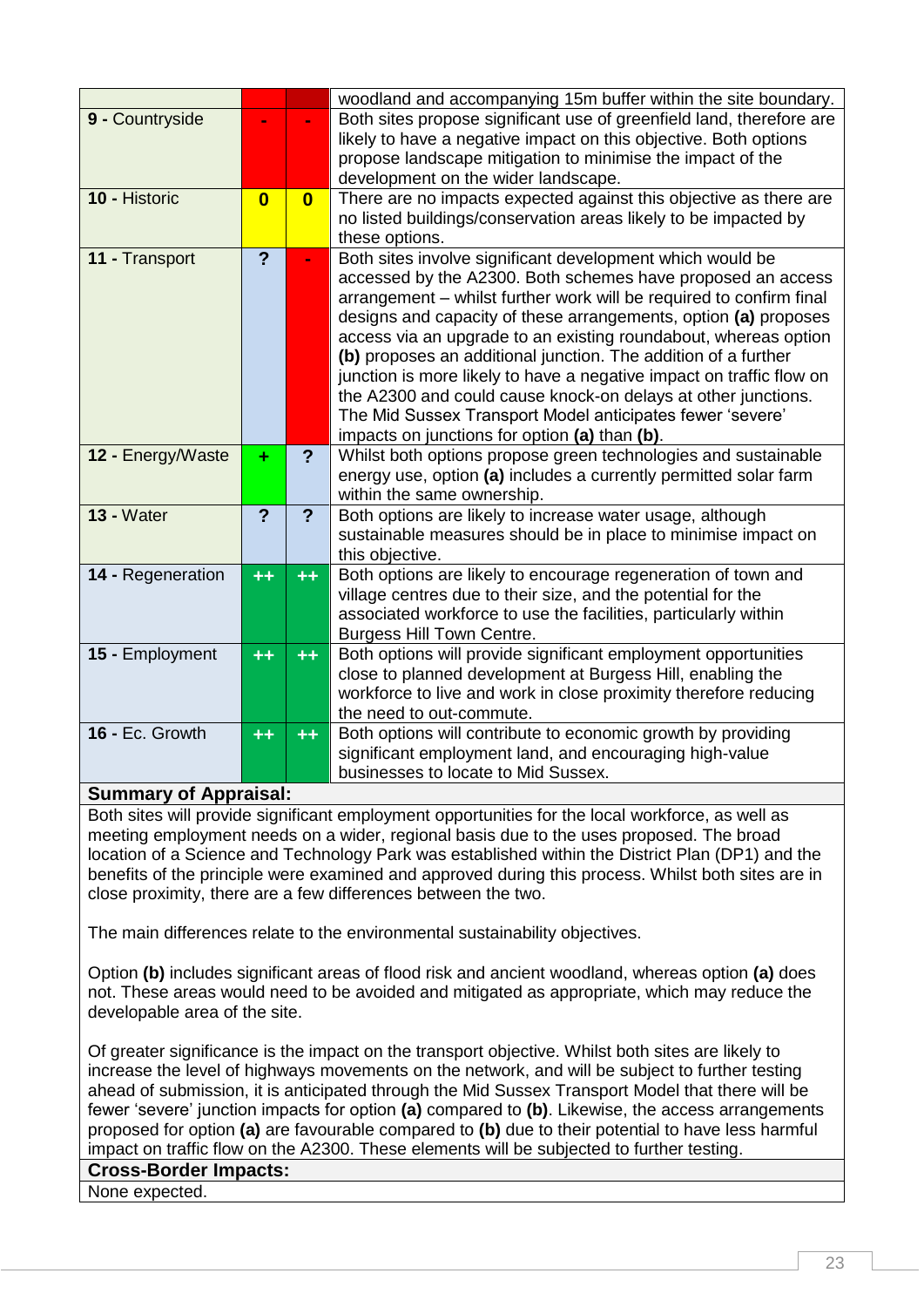| <b>Recommendations and Mitigation Measures:</b>                                            |   |  |
|--------------------------------------------------------------------------------------------|---|--|
| Negative impacts are expected on land use, countryside and biodiversity objectives. Policy |   |  |
| requirements should ensure that any negative impact on these is minimised, by requesting   |   |  |
| sufficient mitigation.                                                                     |   |  |
| <b>Preferred</b>                                                                           | А |  |
| <b>Option:</b>                                                                             |   |  |

1.56. In sustainability terms, site option A "Land to the north of A2300" performs more positively against the objectives than option B, particularly related to transport. Site Selection Paper 4: Employment details the thorough site selection process, which includes non-sustainability considerations, that has taken place to determine the preferred option.

### <span id="page-24-0"></span>**Generic Policies**

- 1.57. The Site Allocations DPD also intends to contain a number of generic policies. These have been identified as a result of monitoring District Plan policies, or as supplementary to the proposed housing and employment allocations to facilitate delivery. The following policy areas are proposed, and are appraised in full within the Main Report:
	- Existing Employment Sites
	- Safeguarding of Land for and Delivery of Strategic Highway Improvements
	- Wivelsfield Railway Station
	- Burgess Hill / Haywards Heath Multifunctional Network
	- Air Quality

| <b>Policy</b>                                                                                                                                                                                                                                                                                                                                                                                                                                                      | <b>Conclusion</b>                                                                                                                                                                                                                                                                                                                                                                                                                                                                                                                                                                                                                                                                                                                                                                                                                                                                                                                                                                                                                                                                                                                                             |
|--------------------------------------------------------------------------------------------------------------------------------------------------------------------------------------------------------------------------------------------------------------------------------------------------------------------------------------------------------------------------------------------------------------------------------------------------------------------|---------------------------------------------------------------------------------------------------------------------------------------------------------------------------------------------------------------------------------------------------------------------------------------------------------------------------------------------------------------------------------------------------------------------------------------------------------------------------------------------------------------------------------------------------------------------------------------------------------------------------------------------------------------------------------------------------------------------------------------------------------------------------------------------------------------------------------------------------------------------------------------------------------------------------------------------------------------------------------------------------------------------------------------------------------------------------------------------------------------------------------------------------------------|
| <b>Existing Employment Sites</b><br>Option (a):<br>To have a policy that supplements District Plan<br>Policy DP1: Sustainable Economic<br>Development by providing additional policy<br>requirements relating to the protection of<br>existing employment sites, whilst supporting<br>their expansion where appropriate.<br>Option (b):<br>To not have this policy, and therefore rely on<br>District Plan Policy DP1: Sustainable<br><b>Economic Development.</b> | As there is a current District Plan policy in place<br>to protect existing employment sites, both<br>options are similar in their appraisal and have<br>mostly positive impacts on the sustainability<br>objectives. By having a new policy in the Site<br>Allocations DPD (option (a)), which defines such<br>areas on the proposals map and sets a criteria<br>about what development is appropriate within,<br>adjacent to or within the vicinity of these sites, a<br>more robust policy framework is in place to<br>protect and allow for appropriate expansion of<br>these important sites.<br>The more robust policy provided by option (a)<br>explains the greater number of significantly<br>positive scores in comparison to option (b),<br>particular on environmental and economic<br>sustainability objectives which have a more<br>direct link to the proliferation of employment<br>sites in the District. In terms of the social<br>sustainability objectives, both options have a<br>likely positive impact, though it is somewhat<br>difficult to quantify the effect of each option on<br>social objectives.<br><b>Preferred Option: A</b> |
| Safeguarding of Land for and Delivery of                                                                                                                                                                                                                                                                                                                                                                                                                           | As there is a current District Plan policy in place                                                                                                                                                                                                                                                                                                                                                                                                                                                                                                                                                                                                                                                                                                                                                                                                                                                                                                                                                                                                                                                                                                           |
| <b>Strategic Highway Improvements</b>                                                                                                                                                                                                                                                                                                                                                                                                                              | which provides transport-related requirements                                                                                                                                                                                                                                                                                                                                                                                                                                                                                                                                                                                                                                                                                                                                                                                                                                                                                                                                                                                                                                                                                                                 |
|                                                                                                                                                                                                                                                                                                                                                                                                                                                                    | for development, both options are similar in their                                                                                                                                                                                                                                                                                                                                                                                                                                                                                                                                                                                                                                                                                                                                                                                                                                                                                                                                                                                                                                                                                                            |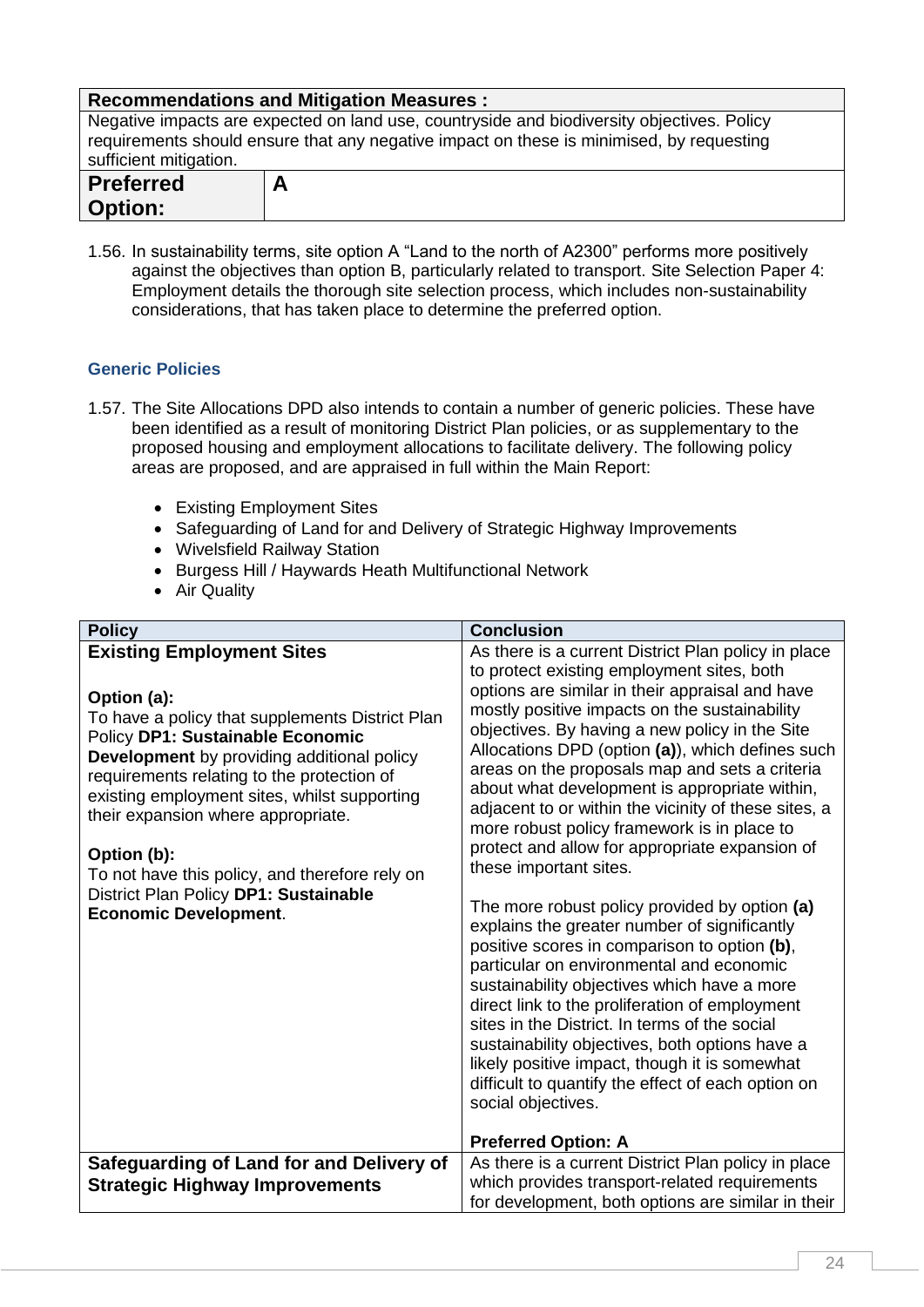| <b>Policy</b>                                                                                                                                                                                                                                                                                                                                                                                                              | <b>Conclusion</b>                                                                                                                                                                                                                                                                                                                                                                                                                                                                                                                                                                                                                                                                                                                                                                                                                                                                                                                                                                                                                                                                                                                                                                                                      |
|----------------------------------------------------------------------------------------------------------------------------------------------------------------------------------------------------------------------------------------------------------------------------------------------------------------------------------------------------------------------------------------------------------------------------|------------------------------------------------------------------------------------------------------------------------------------------------------------------------------------------------------------------------------------------------------------------------------------------------------------------------------------------------------------------------------------------------------------------------------------------------------------------------------------------------------------------------------------------------------------------------------------------------------------------------------------------------------------------------------------------------------------------------------------------------------------------------------------------------------------------------------------------------------------------------------------------------------------------------------------------------------------------------------------------------------------------------------------------------------------------------------------------------------------------------------------------------------------------------------------------------------------------------|
| Option (a):<br>To have a policy that supplements District Plan<br>Policy DP 21: Transport by providing an<br>additional policy to safeguard land to support<br>the delivery of transport schemes, identified in<br>relation to the Site Allocations DPD, to ensure<br>that proposed development is sustainable.<br>Option (b):<br>To not have this policy, and therefore rely on<br>District Plan Policy DP 21: Transport. | appraisal and have mostly positive impacts on<br>the sustainability objectives. By having a new<br>policy in the Site Allocations DPD (option (a)),<br>which safeguards areas on the proposals map<br>and aims to restrict harmful development, a<br>more robust policy framework is in place to<br>protect these important sites.<br>The more robust policy provided by option (a)<br>explains the greater number of significantly<br>positive scores in comparison to option (b),<br>particularly on economic sustainability<br>objectives which have a more natural benefit to<br>be had from highways improvements. Both<br>options also have a likely positive impact on<br>social sustainability objectives, not because<br>they increase provision but because they<br>increase accessibility to local facilities. There<br>are also positive impacts to be had by option (a)<br>in relation to environmental sustainable<br>objectives; option (b) has a negative impact on<br>the land use objective because without the<br>proposed new policy, the identified land is at<br>risk of inappropriate development.                                                                                              |
|                                                                                                                                                                                                                                                                                                                                                                                                                            | <b>Preferred Option: A</b>                                                                                                                                                                                                                                                                                                                                                                                                                                                                                                                                                                                                                                                                                                                                                                                                                                                                                                                                                                                                                                                                                                                                                                                             |
| <b>Wivelsfield Railway Station</b><br>Option (a):<br>To have a policy which safeguards Land to the<br>west of Wivelsfield Railway Station to support<br>the delivery of a package of improvements at<br>Wivelsfield Railway Station.<br>Option (b):<br>To not have this policy, and therefore rely upon<br>other existing Development Plan policies and<br>the NPPF.                                                       | There is nothing in the current Development<br>Plan which provides a specific policy for<br>Wivelsfield Railway Station. Without the<br>proposed new policy, there is unlikely to be<br>severe negative impacts across the board, but<br>there are a few notable negative impacts should<br>the Development Plan proceed without a new<br>policy (option (b)). Particularly in terms of land<br>use and transport objectives, there is a risk that<br>without a new policy, the site could be<br>developed for inappropriate uses.<br>By having a new policy in the Site Allocations<br>DPD (option (a)), which safeguards land at<br>Wivelsfield Railway Station on the proposals<br>map and aims to restrict harmful development, a<br>more robust policy framework is in place to<br>protect this important site.<br>The robust policy provided by option (a)<br>explains the greater number of positive impacts<br>in comparison to option (b), particularly on<br>economic sustainability objectives where there<br>are likely to be positive impacts to be gained<br>from improvements to strategic sustainable<br>transport links. This too has a positive impact on<br>the transport sustainability objective. |
| <b>Burgess Hill / Haywards Heath</b>                                                                                                                                                                                                                                                                                                                                                                                       | <b>Preferred Option: A</b><br>There is nothing in the current Development                                                                                                                                                                                                                                                                                                                                                                                                                                                                                                                                                                                                                                                                                                                                                                                                                                                                                                                                                                                                                                                                                                                                              |
|                                                                                                                                                                                                                                                                                                                                                                                                                            |                                                                                                                                                                                                                                                                                                                                                                                                                                                                                                                                                                                                                                                                                                                                                                                                                                                                                                                                                                                                                                                                                                                                                                                                                        |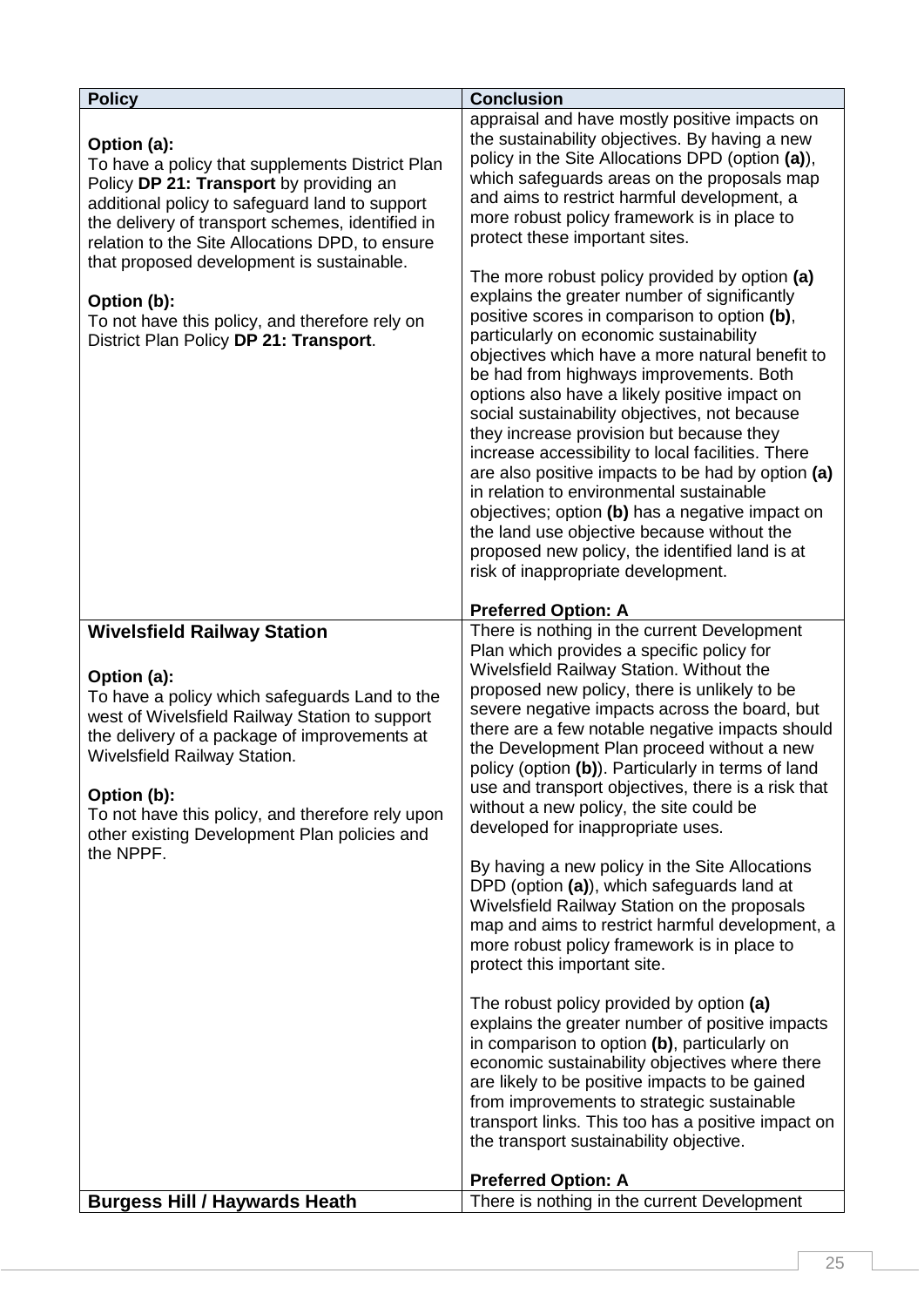| <b>Policy</b>                                                                                                                                                                                                                                                                                                                                                                                                                                                                            | <b>Conclusion</b>                                                                                                                                                                                                                                                                                                                                                                                                                                                                                                                                                                                                                                                                                                                                                                                                                                                                                                                                                                                                                                                                                                                                                                                                                                                                                                                                                  |
|------------------------------------------------------------------------------------------------------------------------------------------------------------------------------------------------------------------------------------------------------------------------------------------------------------------------------------------------------------------------------------------------------------------------------------------------------------------------------------------|--------------------------------------------------------------------------------------------------------------------------------------------------------------------------------------------------------------------------------------------------------------------------------------------------------------------------------------------------------------------------------------------------------------------------------------------------------------------------------------------------------------------------------------------------------------------------------------------------------------------------------------------------------------------------------------------------------------------------------------------------------------------------------------------------------------------------------------------------------------------------------------------------------------------------------------------------------------------------------------------------------------------------------------------------------------------------------------------------------------------------------------------------------------------------------------------------------------------------------------------------------------------------------------------------------------------------------------------------------------------|
| <b>Multifunctional Network</b><br>Option (a):<br>To have a policy for the Burgess Hill/ Haywards<br>Heath Multifunctional Network which supports<br>the delivery of a programme of sustainable<br>transport infrastructure improvements to support<br>development, particularly strategic development<br>at Burgess Hill.<br>Option (b):<br>To not have this policy, and therefore rely upon<br>other existing Development Plan policies and<br>the NPPF.                                | Plan which provides a specific policy for<br>Burgess Hill/ Haywards Heath Multifunctional<br>Network. Without the proposed new policy,<br>there is unlikely to be severe negative impacts<br>across the board, but there are a few notable<br>negative impacts should the Development Plan<br>proceed without a new policy (option (b)). There<br>is a risk that without a new policy, the identified<br>areas could be developed for alternative uses.<br>By having a new policy in the Site Allocations<br>DPD (option (a)), which provides policy on the<br>proposals map and aims to restrict harmful<br>development, a more robust policy framework is<br>in place to protect this important site.<br>Option (a) has multiple positive sustainability<br>impacts; the introduction of a multifunctional<br>network between Haywards Heath and Burgess<br>Hill could bring social, environmental and<br>economic benefits. However, this option could<br>negatively impact upon the sustainable<br>objective for the countryside, as it could bring<br>potentially harmful development to what is<br>currently, mostly open countryside.<br>Nonetheless, the impact should be low because<br>development is likely to constitute little more<br>than a foot/cycle/bridle path that is also likely to<br>improve access to and enjoyment of the<br>countryside. |
| <b>Air Quality</b>                                                                                                                                                                                                                                                                                                                                                                                                                                                                       | <b>Preferred Option: A</b><br>In protecting residents' quality of life from                                                                                                                                                                                                                                                                                                                                                                                                                                                                                                                                                                                                                                                                                                                                                                                                                                                                                                                                                                                                                                                                                                                                                                                                                                                                                        |
| Option (a):<br>To have a policy that supplements District Plan<br>Policy DP29: Noise, Air and Light Pollution<br>by providing additional policy requirements for<br>when an air quality assessment may be<br>required, for example, in relation to an AQMAs.<br>It also addresses potential air quality impacts for<br>the Ashdown Forest SPA and SAC.<br>Option (b):<br>To not have this policy, and therefore rely on<br>District Plan Policy DP29: Noise, Air and Light<br>Pollution. | unacceptable levels air pollution, option (a) and<br>(b) have many positive impacts on the social<br>and environmental sustainability objectives,<br>though have no identified impact on the<br>economic objectives.<br>There are no identified negative impacts should<br>the Development Plan proceed without a new<br>policy about air quality, however, there a more<br>significantly positive impacts to be had should a<br>new policy be introduced through the Site<br>Allocations DPD.<br>By providing additional policy requirements for<br>when an air quality assessment may be<br>required, for example, in relation to an AQMAs,<br>and addressing potential air quality impacts for<br>the Ashdown Forest SAC (where air quality is a<br>factor), option (a) provides a more robust policy<br>framework than option (b) to ensure that any<br>negative impact of new development on air<br>quality is minimised and appropriately mitigated<br>when necessary.                                                                                                                                                                                                                                                                                                                                                                                       |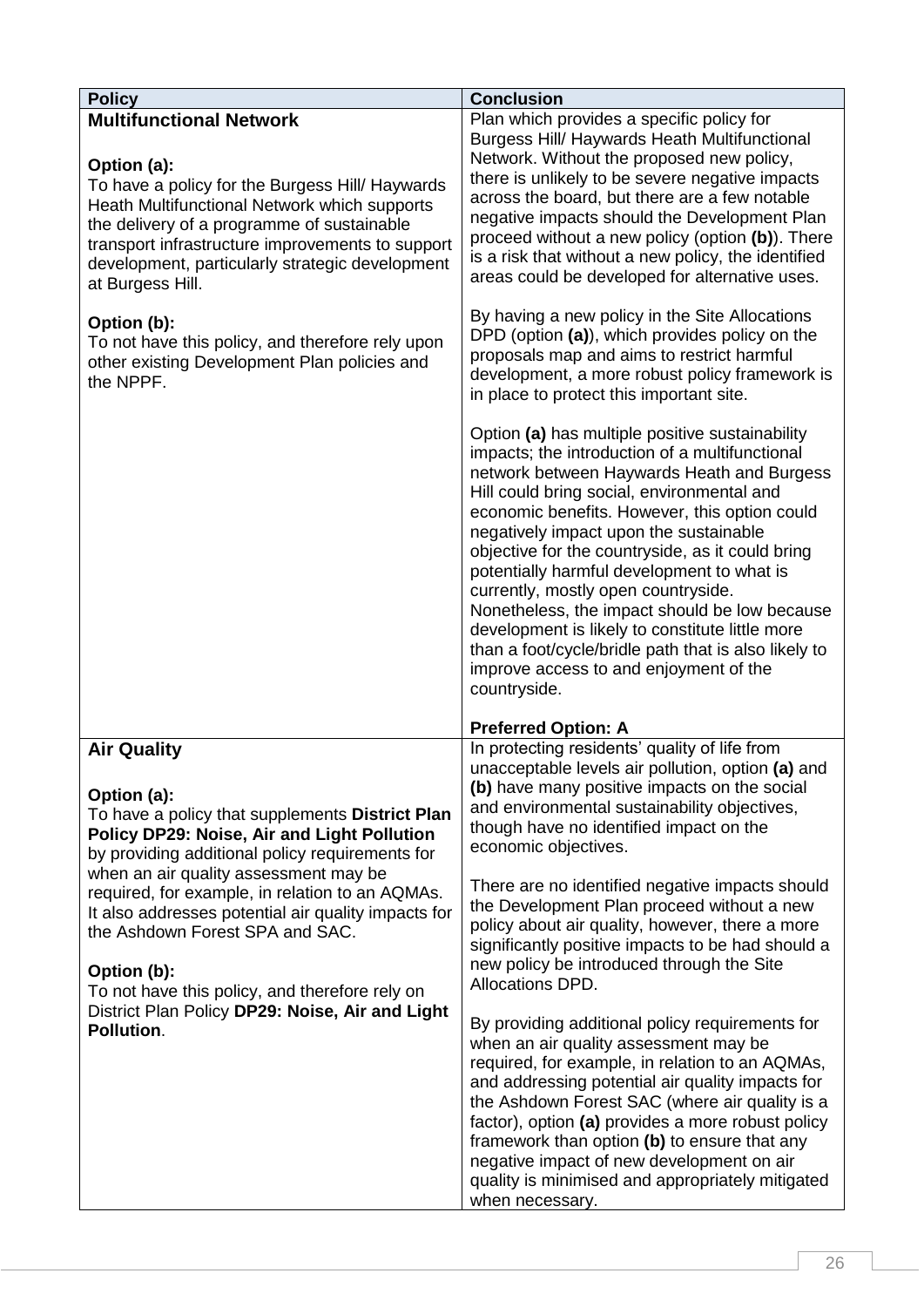| <b>Policy</b>                           | <b>Conclusion</b>          |
|-----------------------------------------|----------------------------|
|                                         | <b>Preferred Option: A</b> |
| Teble 49: Conorio Deligios, Conolugione |                            |

<span id="page-27-0"></span>**Table 12:** Generic Policies- Conclusions